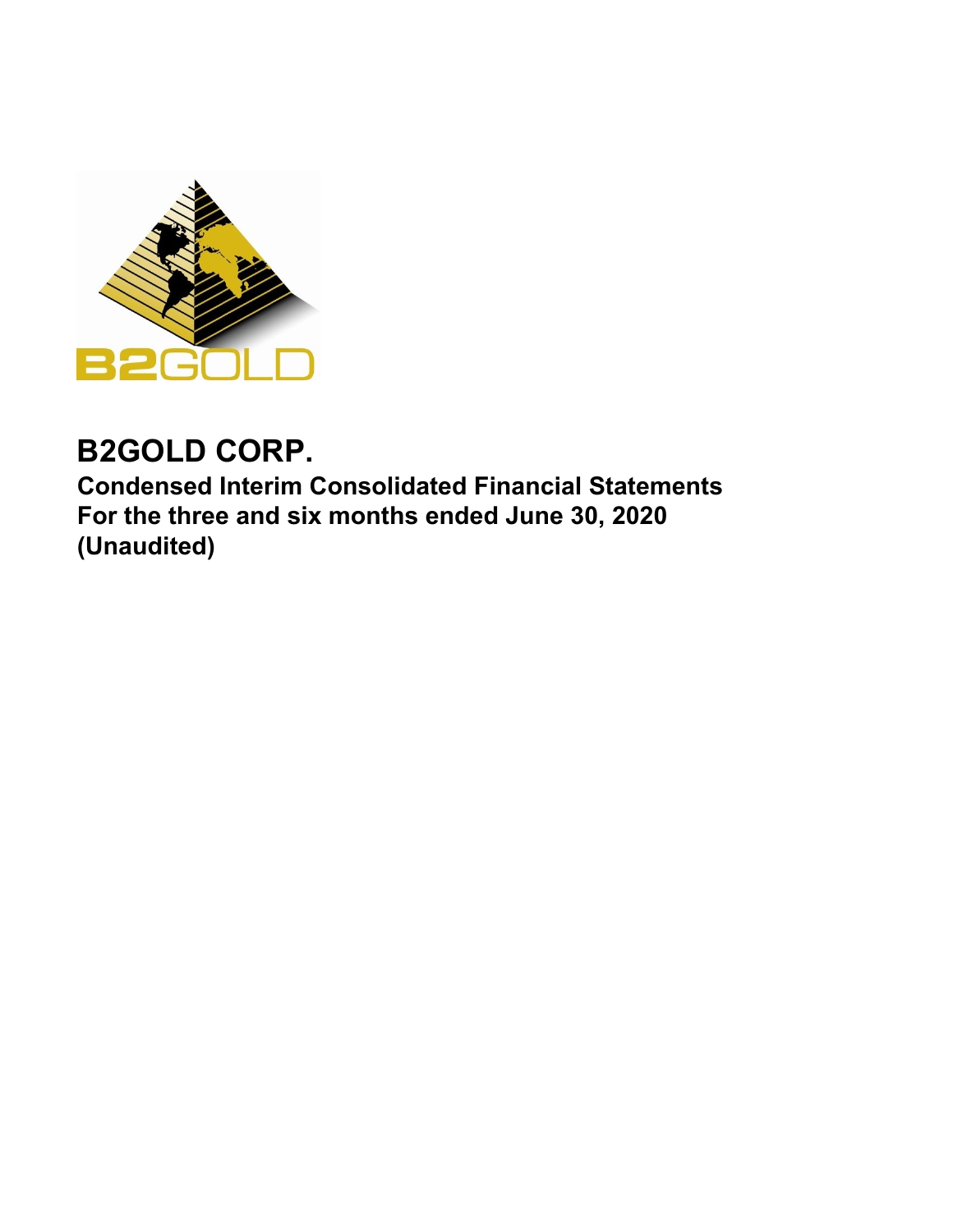# **B2GOLD CORP. CONDENSED INTERIM CONSOLIDATED STATEMENTS OF OPERATIONS FOR THE THREE AND SIX MONTHS ENDED JUNE 30**

(Expressed in thousands of United States dollars, except per share amounts) (Unaudited)

|                                                                                                         | For the three<br>months ended<br>June 30, 2020 | For the three<br>months ended<br>June 30, 2019 | For the six<br>months ended<br><b>June 30, 2020</b> | For the six<br>months ended<br>June 30, 2019 |
|---------------------------------------------------------------------------------------------------------|------------------------------------------------|------------------------------------------------|-----------------------------------------------------|----------------------------------------------|
| <b>Gold revenue</b>                                                                                     | \$<br>441,939                                  | \$<br>267,213                                  | \$<br>822,237                                       | \$<br>531,195                                |
| <b>Cost of sales</b>                                                                                    |                                                |                                                |                                                     |                                              |
| <b>Production costs</b>                                                                                 | (96, 987)                                      | (95, 313)                                      | (188, 543)                                          | (188, 150)                                   |
| Depreciation and depletion                                                                              | (75, 582)                                      | (56, 981)                                      | (146, 194)                                          | (117, 612)                                   |
| Royalties and production taxes                                                                          | (31, 234)                                      | (17, 552)                                      | (56, 965)                                           | (35,506)                                     |
| <b>Total cost of sales</b>                                                                              | (203, 803)                                     | (169, 846)                                     | (391,702)                                           | (341, 268)                                   |
| <b>Gross profit</b>                                                                                     | 238,136                                        | 97,367                                         | 430,535                                             | 189,927                                      |
| General and administrative                                                                              | (8,062)                                        | (11,662)                                       | (18, 250)                                           | (26, 448)                                    |
| Share-based payments (Note 9)                                                                           | (7, 440)                                       | (6,054)                                        | (11,087)                                            | (10,036)                                     |
| Community relations                                                                                     | (492)                                          | (465)                                          | (4,226)                                             | (1, 143)                                     |
| Foreign exchange (losses) gains                                                                         | (3, 101)                                       | (76)                                           | (4, 333)                                            | 1,250                                        |
| Share of (loss) income of associate                                                                     | (3, 765)                                       |                                                | 2,635                                               |                                              |
| Write-down of mineral property interests                                                                |                                                | (1, 352)                                       |                                                     | (1, 352)                                     |
| Other                                                                                                   | (3, 855)                                       | 814                                            | (4, 428)                                            | 517                                          |
| <b>Operating income</b>                                                                                 | 211,421                                        | 78,572                                         | 390,846                                             | 152,715                                      |
| Interest and financing expense                                                                          | (5,051)                                        | (7,078)                                        | (9, 568)                                            | (14, 517)                                    |
| Gains (losses) on derivative instruments                                                                | 3,430                                          | (2,914)                                        | (11, 412)                                           | 3,332                                        |
| Other                                                                                                   | 1,108                                          | (437)                                          | 929                                                 | (503)                                        |
| Income from continuing operations before taxes                                                          | 210,908                                        | 68,143                                         | 370,795                                             | 141,027                                      |
| Current income tax, withholding and other taxes (Note 13)                                               | (82, 229)                                      | (24, 123)                                      | (145, 699)                                          | (49,692)                                     |
| Deferred income tax recovery (expense) (Note 13)                                                        | 9,282                                          | 971                                            | (4, 127)                                            | (11,099)                                     |
| Net income from continuing operations                                                                   | 137,961                                        | 44,991                                         | 220,969                                             | 80,236                                       |
| Loss from discontinued operations attributable to shareholders of the<br>Company                        |                                                | (3,669)                                        |                                                     | (12, 391)                                    |
| Net income for the period                                                                               | \$<br>137,961                                  | \$<br>41,322                                   | \$<br>220,969                                       | \$<br>67,845                                 |
| <b>Attributable to:</b>                                                                                 |                                                |                                                |                                                     |                                              |
| Shareholders of the Company                                                                             | \$<br>124,446                                  | \$<br>37,904                                   | \$<br>196,733                                       | \$<br>60,199                                 |
| Non-controlling interests (Note 10)                                                                     | 13,515                                         | 3,418                                          | 24,236                                              | 7,646                                        |
| Net income for the period                                                                               | \$<br>137,961                                  | \$<br>41,322                                   | \$<br>220,969                                       | \$<br>67,845                                 |
| Earnings per share from continuing operations<br>(attributable to shareholders of the Company) (Note 9) |                                                |                                                |                                                     |                                              |
| Basic                                                                                                   | \$<br>0.12                                     | \$<br>0.04                                     | \$<br>0.19                                          | \$<br>0.07                                   |
| Diluted                                                                                                 | \$<br>0.12                                     | \$<br>0.04                                     | \$<br>0.19                                          | \$<br>0.07                                   |
| <b>Earnings per share</b><br>(attributable to shareholders of the Company) (Note 9)                     |                                                |                                                |                                                     |                                              |
| Basic                                                                                                   | \$<br>0.12                                     | \$<br>0.04                                     | \$<br>0.19                                          | \$<br>0.06                                   |
| Diluted                                                                                                 | \$<br>0.12                                     | \$<br>0.04                                     | \$<br>0.19                                          | \$<br>0.06                                   |
| Weighted average number of common shares outstanding<br>(in thousands) (Note 9)                         |                                                |                                                |                                                     |                                              |
| Basic                                                                                                   | 1,040,661                                      | 1,008,345                                      | 1,037,847                                           | 1,004,897                                    |
| Diluted                                                                                                 | 1,058,388                                      | 1,016,322                                      | 1,053,696                                           | 1,014,725                                    |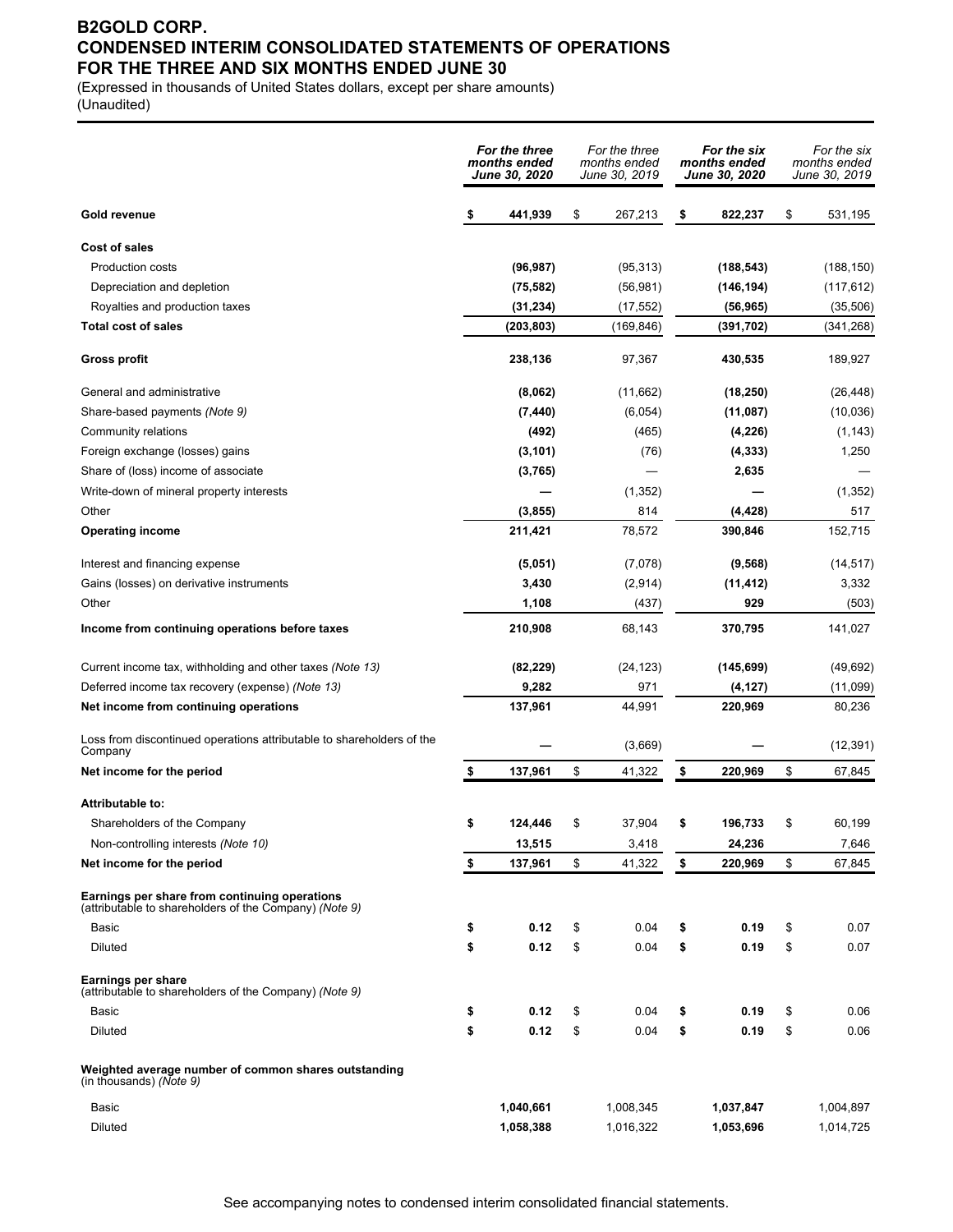# **B2GOLD CORP. CONDENSED INTERIM CONSOLIDATED STATEMENTS OF COMPREHENSIVE INCOME FOR THE THREE AND SIX MONTHS ENDED JUNE 30**

(Expressed in thousands of United States dollars)

(Unaudited)

|                                                                 | For the three<br>months ended<br><b>June 30, 2020</b> |         | For the three<br>months ended<br>June 30, 2019 |        | For the six<br>months ended<br>June 30, 2020 |         | For the six<br>months ended<br>June 30, 2019 |        |
|-----------------------------------------------------------------|-------------------------------------------------------|---------|------------------------------------------------|--------|----------------------------------------------|---------|----------------------------------------------|--------|
| Net income for the period                                       | S                                                     | 137,961 | \$                                             | 41,322 | \$                                           | 220.969 | \$                                           | 67,845 |
| Other comprehensive income                                      |                                                       |         |                                                |        |                                              |         |                                              |        |
| Items that will not be subsequently reclassified to net income: |                                                       |         |                                                |        |                                              |         |                                              |        |
| Unrealized gain on investment                                   |                                                       | 1,276   |                                                | 693    |                                              | 525     |                                              | 1,362  |
| Other comprehensive income for the period                       |                                                       | 1,276   |                                                | 693    |                                              | 525     |                                              | 1,362  |
| Total comprehensive income for the period                       |                                                       | 139,237 | \$                                             | 42,015 | \$                                           | 221,494 | \$                                           | 69,207 |
| Other comprehensive income attributable to:                     |                                                       |         |                                                |        |                                              |         |                                              |        |
| Shareholders of the Company                                     | \$                                                    | 1,276   | \$                                             | 693    | \$                                           | 525     | \$                                           | 1,362  |
| Non-controlling interests                                       |                                                       |         |                                                |        |                                              |         |                                              |        |
|                                                                 | S                                                     | 1,276   | \$                                             | 693    | \$                                           | 525     | \$                                           | 1,362  |
| Total comprehensive income attributable to:                     |                                                       |         |                                                |        |                                              |         |                                              |        |
| Shareholders of the Company                                     | \$                                                    | 125,722 | \$                                             | 38,597 | \$                                           | 197,258 | \$                                           | 61,561 |
| Non-controlling interests                                       |                                                       | 13,515  |                                                | 3,418  |                                              | 24,236  |                                              | 7,646  |
|                                                                 | \$                                                    | 139,237 | \$                                             | 42,015 | \$                                           | 221,494 | \$                                           | 69,207 |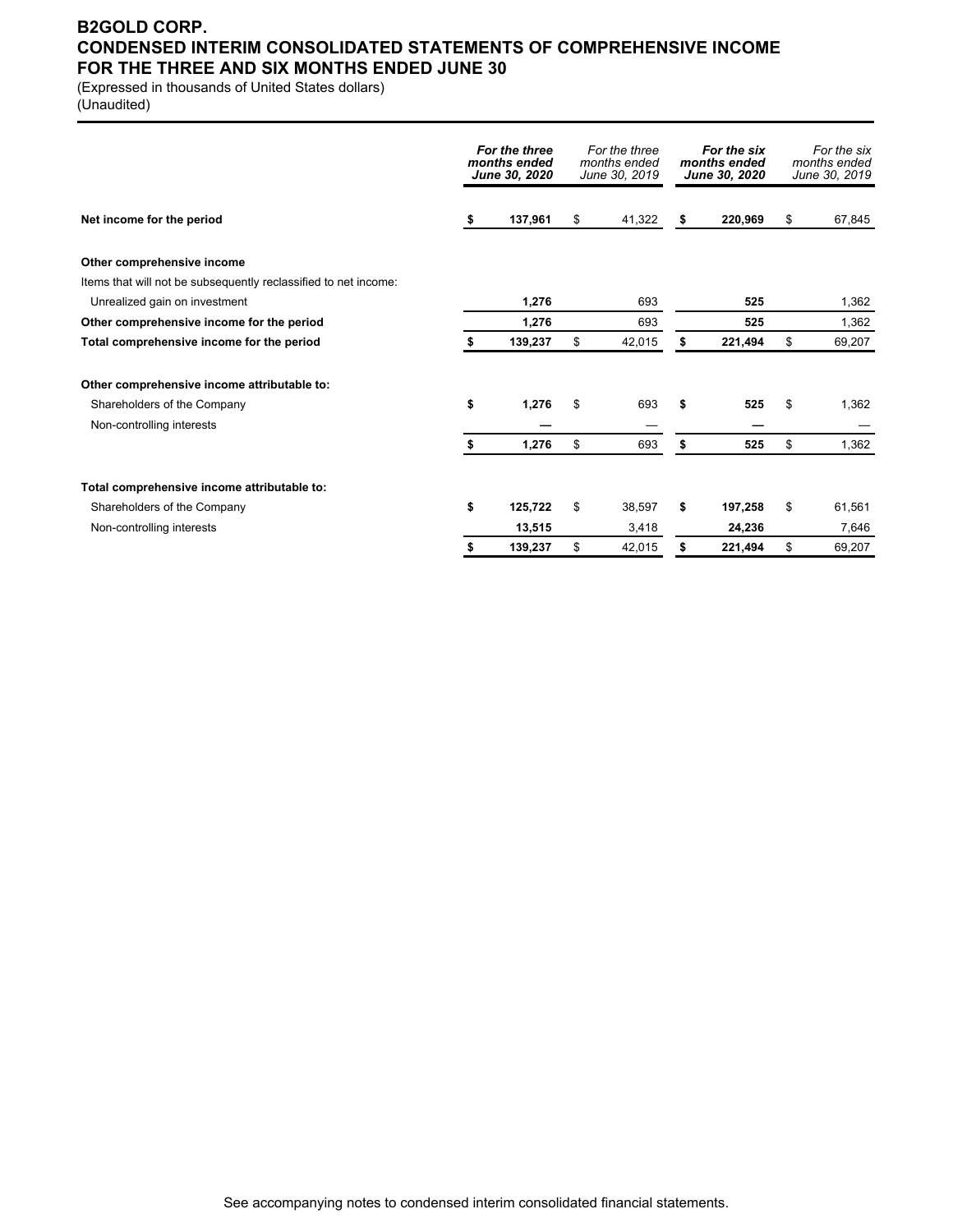# **B2GOLD CORP. CONDENSED INTERIM CONSOLIDATED STATEMENTS OF CASH FLOWS FOR THE THREE AND SIX MONTHS ENDED JUNE 30**

(Expressed in thousands of United States dollars)

(Unaudited)

|                                                                          | For the three<br>For the three<br>months ended<br>months ended<br>June 30, 2019<br>June 30, 2020 |           |    | For the six<br>months ended<br><b>June 30, 2020</b> |    | For the six<br>months ended<br>June 30, 2019 |    |            |
|--------------------------------------------------------------------------|--------------------------------------------------------------------------------------------------|-----------|----|-----------------------------------------------------|----|----------------------------------------------|----|------------|
| <b>Operating activities</b>                                              |                                                                                                  |           |    |                                                     |    |                                              |    |            |
| Net income from continuing operations for the period                     | \$                                                                                               | 137,961   | \$ | 44,991                                              | \$ | 220,969                                      | \$ | 80,236     |
| Mine restoration provisions settled                                      |                                                                                                  | (19)      |    |                                                     |    | (208)                                        |    | (124)      |
| Non-cash charges, net (Note 14)                                          |                                                                                                  | 74,891    |    | 62,267                                              |    | 179,420                                      |    | 119,290    |
| Changes in non-cash working capital (Note 14)                            |                                                                                                  | 28,558    |    | (25, 632)                                           |    | 60,301                                       |    | (30, 739)  |
| Changes in long-term value added tax receivables                         |                                                                                                  | (3, 302)  |    | 1,756                                               |    | (6, 180)                                     |    | (83)       |
| Cash provided by operating activities of continuing operations           |                                                                                                  | 238,089   |    | 83,382                                              |    | 454,302                                      |    | 168,580    |
| Cash provided by operating activities of discontinued<br>operations      |                                                                                                  |           |    | 9,434                                               |    |                                              |    | 10,654     |
| Cash provided by operating activities                                    |                                                                                                  | 238,089   |    | 92,816                                              |    | 454,302                                      |    | 179,234    |
| <b>Financing activities</b>                                              |                                                                                                  |           |    |                                                     |    |                                              |    |            |
| Revolving credit facility, drawdowns net of transaction costs (Note 8)   |                                                                                                  | 250,000   |    | (5, 574)                                            |    | 250,000                                      |    | (5, 574)   |
| Repayment of revolving credit facility (Note 8)                          |                                                                                                  |           |    | (25,000)                                            |    | (25,000)                                     |    | (25,000)   |
| Equipment loan facilities, drawdowns net of transaction costs            |                                                                                                  |           |    | 3,463                                               |    |                                              |    | 3,463      |
| Repayment of equipment loan facilities (Note 8)                          |                                                                                                  | (4,937)   |    | (10,067)                                            |    | (15, 733)                                    |    | (12, 379)  |
| Interest and commitment fees paid                                        |                                                                                                  | (4, 128)  |    | (6, 499)                                            |    | (7,904)                                      |    | (12, 269)  |
| Common shares issued for cash on exercise of stock options<br>(Note 9)   |                                                                                                  | 11,121    |    | 7,005                                               |    | 27,465                                       |    | 28,170     |
| Dividends paid (Note 9)                                                  |                                                                                                  |           |    |                                                     |    | (10, 368)                                    |    |            |
| Principal payments on lease arrangements (Note 8)                        |                                                                                                  | (816)     |    | (744)                                               |    | (1,645)                                      |    | (1,501)    |
| Restricted cash movement                                                 |                                                                                                  | 174       |    | (398)                                               |    | 2,278                                        |    | (1,254)    |
| Cash provided (used) by financing activities of continuing<br>operations |                                                                                                  | 251,414   |    | (37, 814)                                           |    | 219,093                                      |    | (26, 344)  |
| Cash used by financing activities of discontinued operations             |                                                                                                  |           |    | (99)                                                |    |                                              |    | (282)      |
| Cash provided (used) by financing activities                             |                                                                                                  | 251,414   |    | (37, 913)                                           |    | 219,093                                      |    | (26, 626)  |
| <b>Investing activities</b>                                              |                                                                                                  |           |    |                                                     |    |                                              |    |            |
| Expenditures on mining interests:                                        |                                                                                                  |           |    |                                                     |    |                                              |    |            |
| Fekola Mine                                                              |                                                                                                  | (52, 340) |    | (12, 829)                                           |    | (126, 473)                                   |    | (34, 113)  |
| Masbate Mine                                                             |                                                                                                  | (4, 529)  |    | (7, 520)                                            |    | (9, 290)                                     |    | (15,964)   |
| Otjikoto Mine                                                            |                                                                                                  | (10, 920) |    | (17, 221)                                           |    | (22, 652)                                    |    | (24, 503)  |
| <b>Gramalote Project</b>                                                 |                                                                                                  | (446)     |    | (614)                                               |    | (13, 124)                                    |    | (1,802)    |
| Other exploration and development (Note 14)                              |                                                                                                  | (11, 883) |    | (12, 563)                                           |    | (21, 247)                                    |    | (19, 184)  |
| Non-refundable deposit received on Toega Property (Note 6)               |                                                                                                  | 9,000     |    |                                                     |    | 9,000                                        |    |            |
| Other                                                                    |                                                                                                  | 1,109     |    | 553                                                 |    | 1,092                                        |    | 402        |
| Cash used by investing activities of continuing operations               |                                                                                                  | (70,009)  |    | (50, 194)                                           |    | (182, 694)                                   |    | (95, 164)  |
| Cash used by investing activities of discontinued operations             |                                                                                                  |           |    | (23, 164)                                           |    |                                              |    | (36, 691)  |
| Cash used by investing activities                                        |                                                                                                  | (70,009)  |    | (73,358)                                            |    | (182, 694)                                   |    | (131, 855) |
| Increase (decrease) in cash and cash equivalents                         |                                                                                                  | 419,494   |    | (18, 455)                                           |    | 490,701                                      |    | 20,753     |
| Effect of exchange rate changes on cash and cash equivalents             |                                                                                                  | 236       |    | 638                                                 |    | (3,628)                                      |    | 261        |
| Cash and cash equivalents, beginning of period                           |                                                                                                  | 207,939   |    | 141,583                                             |    | 140,596                                      |    | 102,752    |
| Less cash associated with discontinued operations, end of<br>period      |                                                                                                  |           |    | (10, 245)                                           |    |                                              |    | (10, 245)  |
| Cash and cash equivalents, end of period                                 | \$                                                                                               | 627,669   | \$ | 113,521                                             | \$ | 627,669                                      | \$ | 113,521    |

**Supplementary cash flow information** *(Note 14)*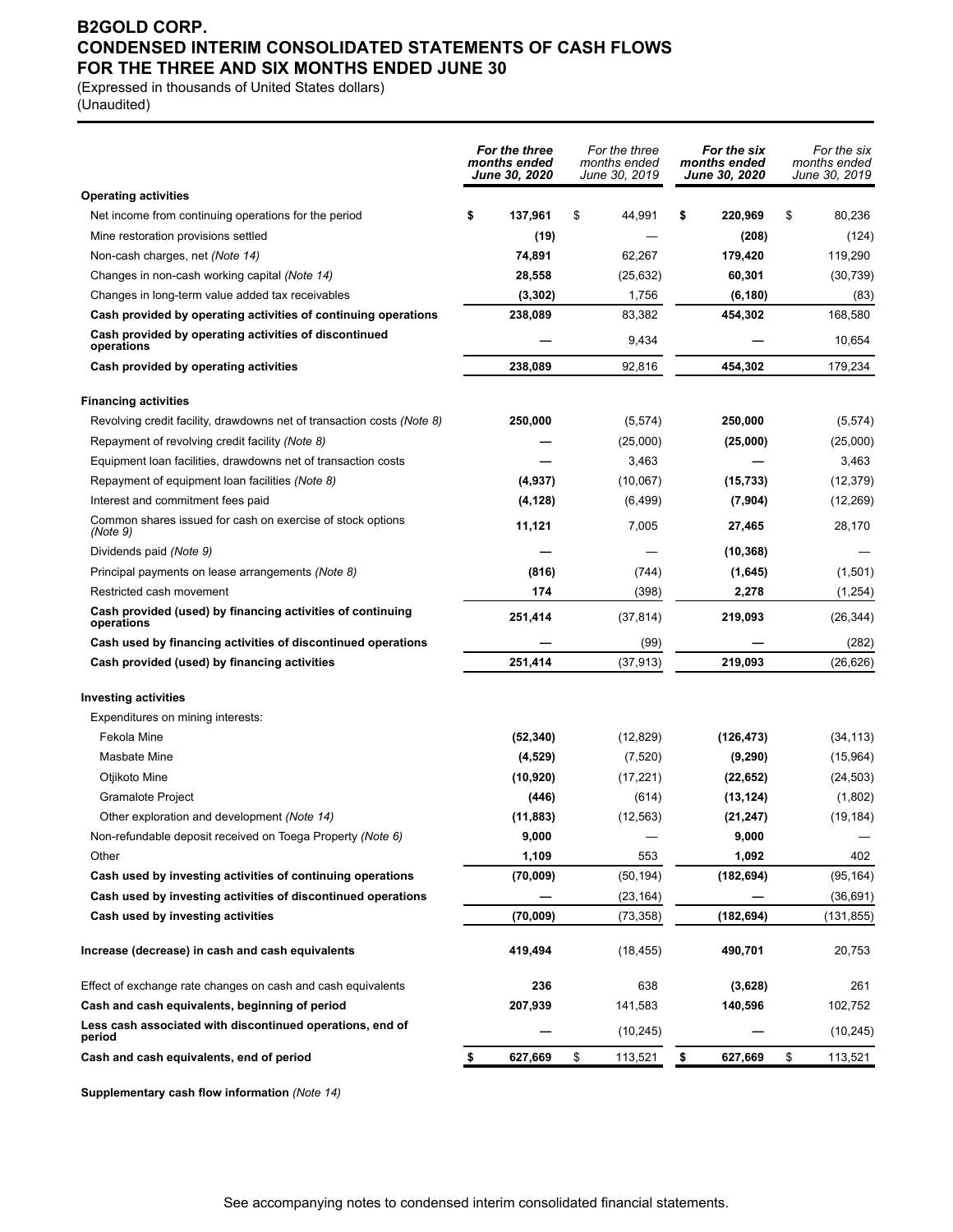# **B2GOLD CORP. CONDENSED INTERIM CONSOLIDATED BALANCE SHEETS**

(Expressed in thousands of United States dollars) (Unaudited)

|                                                                    | As at June 30,<br>2020 | As at December 31,<br>2019 |
|--------------------------------------------------------------------|------------------------|----------------------------|
| <b>Assets</b>                                                      |                        |                            |
| Current                                                            |                        |                            |
| Cash and cash equivalents                                          | \$<br>627,669          | \$<br>140,596              |
| Accounts receivable, prepaids and other (Note 4)                   | 37,541                 | 37,890                     |
| Value-added and other tax receivables                              | 11,752                 | 11,070                     |
| Inventories (Note 5)                                               | 244,963                | 217,923                    |
| Assets classified as held for sale (Note 6)                        | 11,855                 | 22,021                     |
|                                                                    | 933,780                | 429,500                    |
| Value-added tax receivables                                        | 35,503                 | 25,153                     |
| Mining interests (Note 6 and Note 17 - Schedules)                  |                        |                            |
| Owned by subsidiaries and joint operations                         | 2,170,394              | 2,046,731                  |
| Investments in joint ventures and associates                       | 56,106                 | 130,736                    |
| Other assets (Note 7)                                              | 47,272                 | 49,615                     |
| Deferred income taxes                                              | 3,248                  | 1,336                      |
|                                                                    | \$<br>3,246,303        | \$<br>2,683,071            |
| Liabilities                                                        |                        |                            |
| <b>Current</b><br>Accounts payable and accrued liabilities         | \$<br>78,374           | \$<br>83,370               |
| Current income and other taxes payable                             | 135,909                | 53,396                     |
| Dividend payable (Note 9)                                          | 20,850                 |                            |
| Current portion of long-term debt (Note 8)                         | 22,342                 | 26,030                     |
| Current portion of derivative instruments at fair value (Note 11)  | 5,935                  | 1,909                      |
| Other current liabilities                                          | 2,756                  | 357                        |
|                                                                    | 266,166                | 165,062                    |
| Long-term debt (Note 8)                                            | 448,750                | 235,821                    |
| Mine restoration provisions                                        | 89,512                 | 75,419                     |
| Deferred income taxes                                              | 151,630                | 145,590                    |
| <b>Employee benefits obligation</b>                                | 5,252                  | 4,736                      |
| Other long-term liabilities                                        | 7,805                  | 4,791                      |
|                                                                    | 969,115                | 631,419                    |
| Equity                                                             |                        |                            |
| Shareholders' equity                                               |                        |                            |
| Share capital (Note 9)                                             |                        |                            |
| Issued: 1,043,204,042 common shares (Dec 31, 2019 - 1,030,399,987) | 2,380,922              | 2,339,874                  |
| Contributed surplus                                                | 50,611                 | 56,685                     |
| Accumulated other comprehensive loss                               | (144, 546)             | (145, 071)                 |
| Deficit                                                            | (93, 858)              | (261, 245)                 |
|                                                                    | 2,193,129              | 1,990,243                  |
| Non-controlling interests (Note 10)                                | 84,059                 | 61,409                     |
|                                                                    | 2,277,188              | 2,051,652                  |
|                                                                    | 3,246,303              | \$<br>2,683,071            |
| Commitments (Note 16)                                              |                        |                            |
|                                                                    |                        |                            |
| Approved by the Board<br>"Clive T. Johnson"<br>Director            | "Robert J. Gayton"     | Director                   |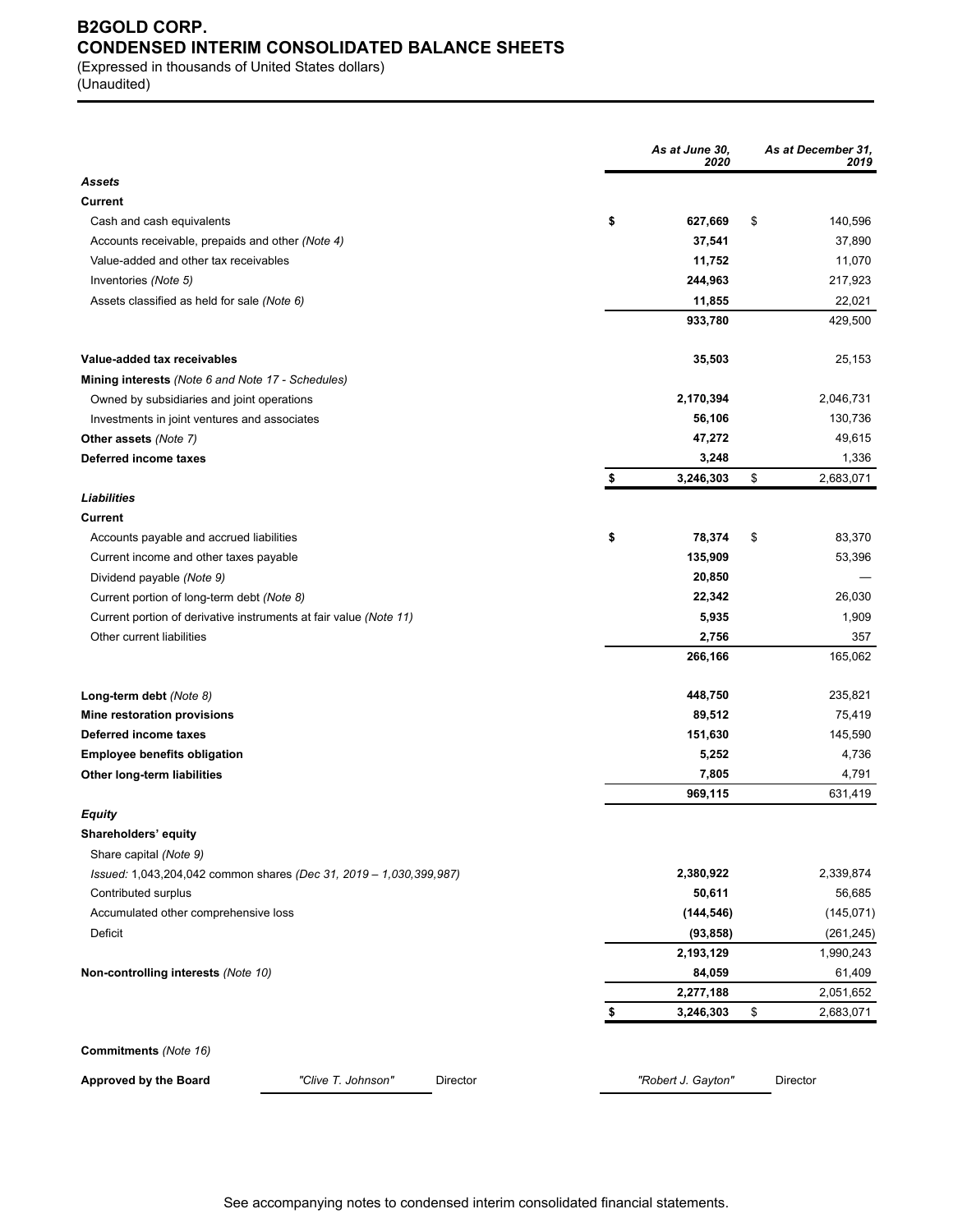# **B2GOLD CORP. CONDENSED INTERIM CONSOLIDATED STATEMENTS OF CHANGES IN EQUITY FOR THE SIX MONTHS ENDED JUNE 30**

(Expressed in thousands of United States dollars) (Unaudited)

|                                                           |                           |                 |                                     | 2020 |                                               |                 |                                  |                 |
|-----------------------------------------------------------|---------------------------|-----------------|-------------------------------------|------|-----------------------------------------------|-----------------|----------------------------------|-----------------|
|                                                           | <b>Shares</b><br>('000's) | capital         | <b>Share Contributed</b><br>surplus |      | Accumulated<br>other<br>comprehensive<br>loss | <b>Deficit</b>  | Non-<br>controlling<br>interests | Total<br>equity |
| Balance at December 31, 2019                              | 1,030,400                 | $$2,339,874$ \$ | 56,685 \$                           |      | $(145,071)$ \$                                | $(261, 245)$ \$ | 61,409                           | \$2,051,652     |
| Net income for the period                                 |                           |                 |                                     |      |                                               | 196,733         | 24,236                           | 220,969         |
| Dividends (Note 9)                                        |                           |                 |                                     |      |                                               | (31, 217)       |                                  | (31, 217)       |
| Unrealised gain on investments                            |                           |                 |                                     |      | 525                                           |                 |                                  | 525             |
| Shares issued on exercise of stock options<br>(Note 9)    | 11,838                    | 26,829          |                                     |      |                                               |                 |                                  | 26,829          |
| Shares issued on vesting of RSUs<br>(Note 9)              | 966                       | 2,677           | (2,677)                             |      |                                               |                 |                                  |                 |
| Interest on loan to non-controlling interest              |                           |                 |                                     |      |                                               | 1,871           | (1,586)                          | 285             |
| Share-based payments (Note 9)                             |                           |                 | 8,145                               |      |                                               |                 |                                  | 8,145           |
| Transfer to share capital on exercise of<br>stock options |                           | 11,542          | (11, 542)                           |      |                                               |                 |                                  |                 |
| Balance at June 30, 2020                                  | 1,043,204                 | $$2,380,922$ \$ | 50,611 \$                           |      | $(144, 546)$ \$                               | $(93,858)$ \$   | 84,059                           | \$2,277,188     |

|                                                           |                           |                 |                                     | 2019                                                 |                 |                                  |                 |
|-----------------------------------------------------------|---------------------------|-----------------|-------------------------------------|------------------------------------------------------|-----------------|----------------------------------|-----------------|
|                                                           | <b>Shares</b><br>('000's) | capital         | <b>Share Contributed</b><br>surplus | <b>Accumulated</b><br>other<br>comprehensive<br>loss | Deficit         | Non-<br>controlling<br>interests | Total<br>equity |
| Balance at December 31, 2018                              | 994,622                   | $$2,234,050$ \$ | 70,889 \$                           | $(146, 153)$ \$                                      | $(547, 839)$ \$ | 41,906                           | \$1,652,853     |
| Net income for the period                                 |                           |                 |                                     |                                                      | 60,199          | 7,646                            | 67,845          |
| Unrealised gain on investments                            |                           |                 |                                     | 1,362                                                |                 |                                  | 1,362           |
| Shares issued on exercise of stock options<br>(Note 9)    | 14,772                    | 26,910          |                                     |                                                      |                 |                                  | 26,910          |
| Shares issued on vesting of RSUs<br>(Note 9)              | 539                       | 1,523           | (1,523)                             |                                                      |                 |                                  |                 |
| Interest on loan to non-controlling interest              |                           |                 |                                     |                                                      | 1,726           | (1,466)                          | 260             |
| Share-based payments (Note 9)                             |                           |                 | 11,615                              |                                                      |                 |                                  | 11,615          |
| Transfer to share capital on exercise of<br>stock options |                           | 11,281          | (11, 281)                           |                                                      |                 |                                  |                 |
| Balance at June 30, 2019                                  | 1,009,933                 | $$2,273,764$ \$ | 69,700 \$                           | $(144, 791)$ \$                                      | $(485, 914)$ \$ | 48,086                           | \$1,760,845     |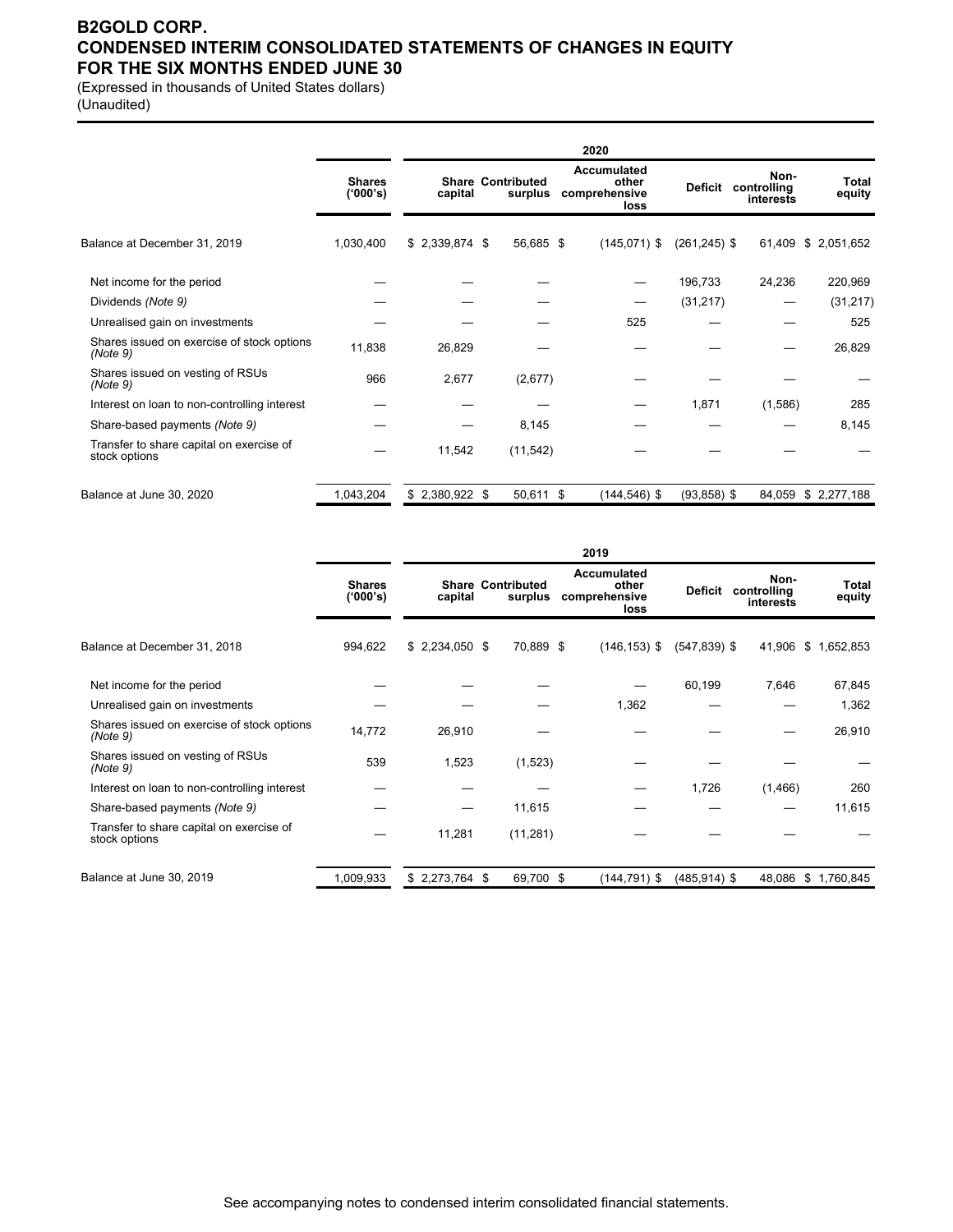(All tabular amounts are in thousands of United States dollars unless otherwise stated) (Unaudited)

#### *1 Nature of operations*

B2Gold Corp. ("B2Gold" or the "Company") is a Vancouver-based gold producer with three operating mines. The Company operates the Fekola Mine in Mali, the Masbate Mine in the Philippines and the Otjikoto Mine in Namibia. Up to October 14, 2019, the Company operated two additional mines in Nicaragua - La Libertad and El Limon mines (see Note 6). The Company also has a 50% joint operation interest in the Gramalote Project in Colombia (see Note 6) and an 81% interest in the Kiaka Project in Burkina Faso. In addition, the Company has a portfolio of other evaluation and exploration assets in Mali, Burkina Faso, Namibia, Uzbekistan and Finland.

B2Gold is a public company which is listed on the Toronto Stock Exchange under the symbol "BTO", the NYSE American LLC under the symbol "BTG" and the Namibian Stock Exchange under the symbol "B2G". B2Gold's head office is located at Suite 3100, Three Bentall Centre, 595 Burrard Street, Vancouver, British Columbia, V7X 1J1.

### *2 Basis of preparation*

These condensed interim consolidated financial statements have been prepared in accordance with International Accounting Standard 34, *Interim Financial Reporting* of International Financial Reporting Standards ("IFRS") as issued by the International Accounting Standards Board ("IASB"). These condensed interim consolidated financial statements should be read in conjunction with the audited consolidated financial statements for the year ended December 31, 2019, which have been prepared in accordance with IFRS as issued by the IASB.

These condensed interim consolidated financial statements follow the same accounting policies and methods of application as the most recent audited consolidated financial statements of the Company.

These condensed consolidated interim financial statements were authorized for issue by the Board of Directors on August 5, 2020.

#### *3 Significant accounting judgements and estimates*

The preparation of these financial statements in conformity with IFRS requires judgements and estimates that affect the amounts reported. Those judgements and estimates concerning the future may differ from actual results. In addition to those reported in the 2019 annual consolidated financial statements, the following are the areas of accounting policy judgement and accounting estimates applied by management that most significantly affect the Company's financial statements, including those areas of estimation uncertainty that could result in a material adjustment to the carrying amounts of assets and liabilities within the next financial year.

#### *COVID-19 estimation uncertainty*

A global pandemic related to COVID-19 was declared by the World Health Organization in March 2020. The current and expected impacts on global commerce have been and are anticipated to continue to be far-reaching. To date, globally, there has been significant volatility in commodity prices and foreign exchange rates, restrictions on the conduct of business in many jurisdictions, including travel restrictions, and supply chain disruptions. There is significant ongoing global uncertainty surrounding COVID-19 and the extent and duration of the impact that it may have.

The areas of judgement and estimation uncertainty for the Company which may be impacted include estimates used to determine recoverable reserves and resources, estimates used to determine the recoverable amounts of long-lived assets, estimates used to determine the recoverable amounts of value-added tax receivables and estimates regarding deferred income taxes and valuation allowances. Changes related to these could be material.

#### *Mineral reserve and resource estimates*

Mineral reserves are estimates of the amount of ore that can be economically and legally extracted from the Company's mining properties. The Company estimates its Mineral reserves and mineral resources based on information compiled by appropriately qualified persons relating to the geological data on the size, depth and shape of the ore body, and requires complex geological judgements to interpret the data. The estimation of recoverable reserves is based upon factors such as estimates of foreign exchange rates, commodity prices, future capital requirements, metallurgical recoveries, permitting and production costs along with geological assumptions and judgements made in estimating the size, and grade of the ore body. Changes in the reserve or resource estimates may impact the carrying value of mining interests, mine restoration provisions, recognition of deferred tax assets, depreciation and amortization charges and royalties receivable.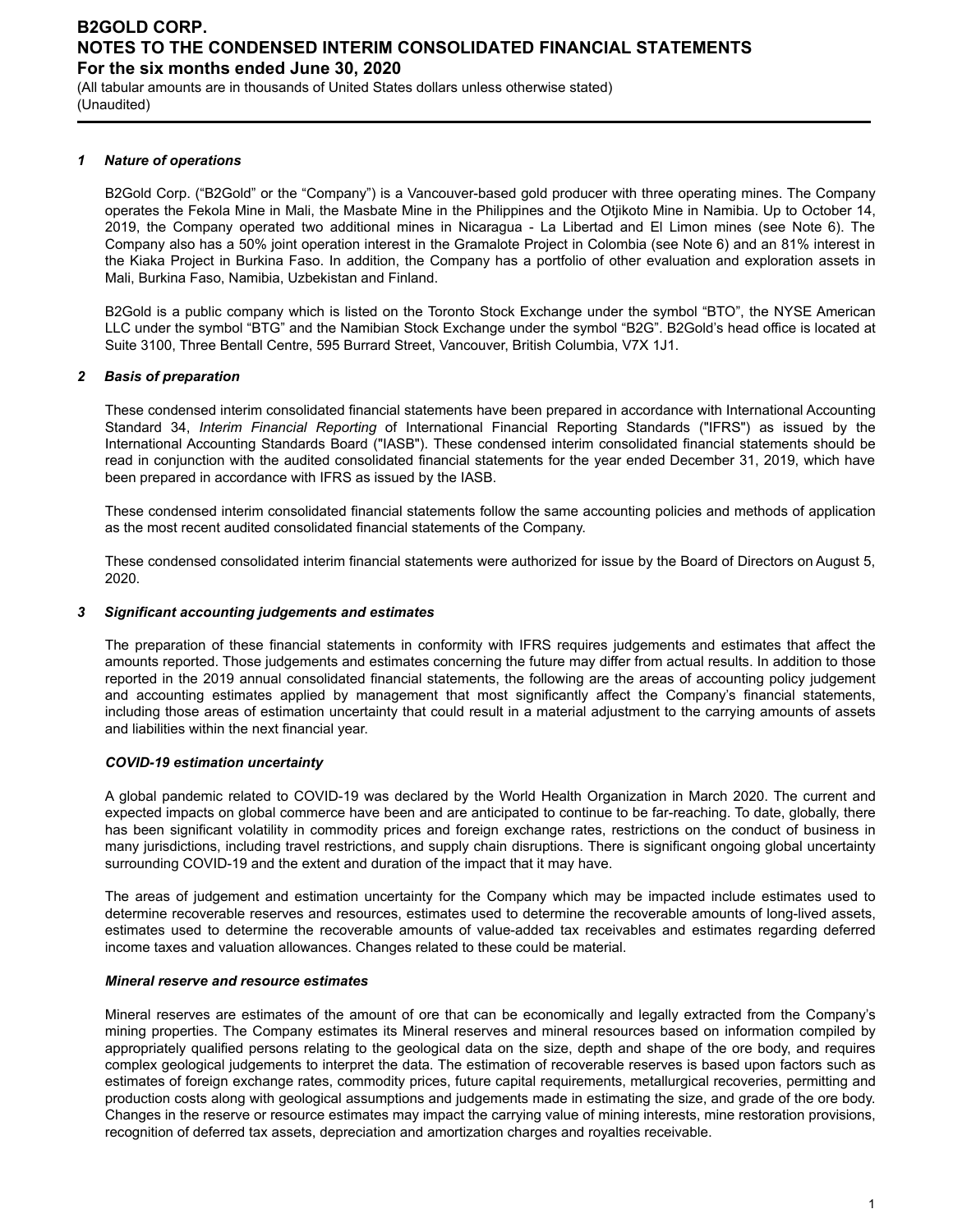(All tabular amounts are in thousands of United States dollars unless otherwise stated) (Unaudited)

### *Impairment of long-lived assets*

Long-lived assets are tested for impairment, or reversal of a previous impairment, if there is an indicator of impairment or a subsequent reversal. Calculating the estimated recoverable amount of cash generating units for long-lived asset requires management to make estimates and assumptions with respect to future production levels, mill recoveries, operating and capital costs, future metal prices, foreign exchange rates, taxation rates, and discount rates in its life-of-mine plans and preparation of updated feasibility level technical studies when relevant. Changes in any of the assumptions or estimates used in determining the recoverable amount could impact the analysis. Such changes could be material.

#### *Value-added tax receivables*

The Company incurs indirect taxes, including value-added tax, on purchases of goods and services at its operating mines and development projects. Indirect tax balances are recorded at their estimated recoverable amounts within current or longterm assets, net of provisions, and reflect the Company's best estimate of their recoverability under existing tax rules in the respective jurisdictions in which they arise. Management's assessment of recoverability considers the probable outcomes of claimed deductions and/or disputes. The provisions and balance sheet classifications made to date may be subject to change and such change may be material.

#### *Current and deferred income taxes*

The Company is periodically required to estimate the tax basis of assets and liabilities. Where applicable tax laws and regulations are either unclear or subject to varying interpretations, it is possible that changes in these estimates could occur that materially affect the amounts of deferred income tax assets and liabilities recorded in the financial statements. Changes in deferred tax assets and liabilities generally have a direct impact on earnings in the period that the changes occur.

Each period, the Company evaluates the likelihood of whether some portion or all of each deferred tax asset will not be realized. This evaluation is based on historic and future expected levels of taxable income, the pattern and timing of reversals of taxable temporary timing differences that give rise to deferred tax liabilities, and tax planning initiatives. Levels of future taxable income are affected by, among other things, market gold prices, production costs, quantities of proven and probable gold reserves, interest rates and foreign currency exchange rates.

#### *Uncertain tax positions*

The Company's operations involve the application of complex tax regulations in multiple international jurisdictions. Determining the tax treatment of a transaction requires the Company to apply judgement in its interpretation of the applicable tax law. These positions are not final until accepted by the relevant tax authority. The tax treatment may change based on the result of assessments or audits by the tax authorities often years after the initial filing.

The Company recognizes and records potential liabilities for uncertain tax positions based on its assessment of the amount, or range of amounts of tax that will be due. The Company adjusts these accruals as new information becomes available. Due to the complexity and uncertainty associated with certain tax treatments, the ultimate resolution could result in a payment that is materially different from the Company's current estimate of the tax liabilities.

#### *Determination of control or significant influence over investees*

The assessment of whether the Company has a significant influence or control over an investee requires the application of judgement when assessing factors that could give rise to a significant influence or control. Factors evaluated when making a judgement of control or significant influence over an investee include, but are not limited to, ownership percentage, representation on the board of directors, participation in the policy-making process, material transactions and contractual arrangements between the Company and the investee, interchange of managerial personnel, provision of essential technical information and potential voting rights. In evaluating these factors, the Company determines the level of power over the investee the Company has. Changes in the Company's assessment of the factors used in determining if control or significant influence exists over an investee would impact the accounting treatment of the investment in the investee.

#### *Joint Arrangements*

The Company is party to arrangements over which it does not have control. Judgment is required in determining whether joint control over these arrangements exists, which parties have joint control and whether the arrangement is a joint venture or joint operation. In assessing whether it has joint control, the Company analyzes the activities of the arrangement to determine which activities most significantly affect the returns of the arrangement over its life. These activities are determined to be the relevant activities of the arrangement. If unanimous consent is required over the decisions about the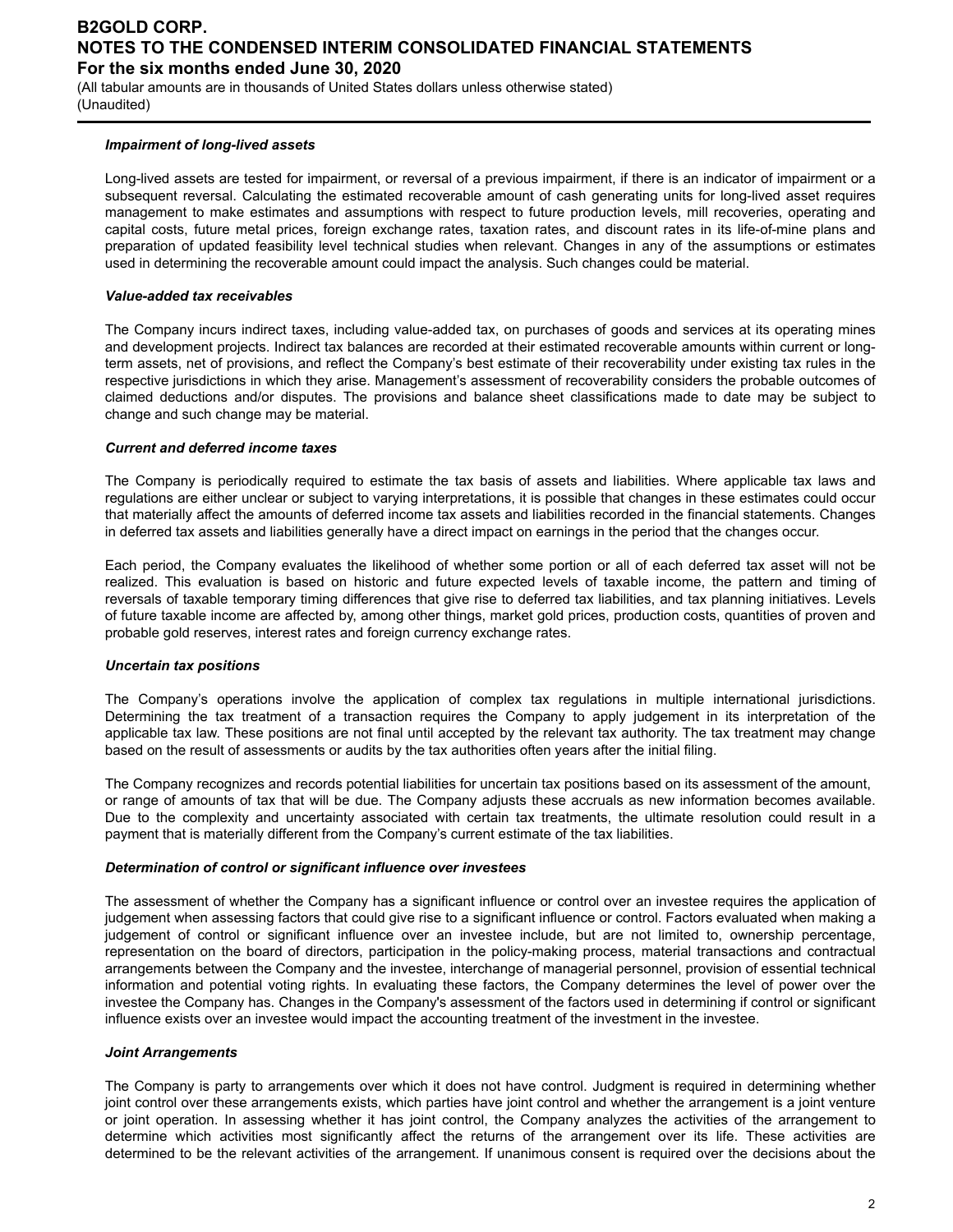(All tabular amounts are in thousands of United States dollars unless otherwise stated) (Unaudited)

relevant activities, the parties whose consent is required have joint control. The judgments around which activities are considered the relevant activities of the arrangement are subject to analysis by each of the parties to the arrangement and may be interpreted differently. When performing this assessment, the Company generally considers decisions about activities such as managing the asset while it is being designed, developed and constructed, during its operating life and during the closure period. It may also consider other activities including the approval of budgets, expansion and disposition of assets, financing, significant operating and capital expenditures, appointment of key management personnel, representation on the board of directors and other items. When circumstances or contractual terms change, the Company reassesses the control group and the relevant activities of the arrangement.

If the Company has joint control over an arrangement, an assessment of whether the arrangement is a joint venture or joint operation is required. This assessment is based on whether the Company has rights to the assets, and obligations for the liabilities of the arrangement or whether the Company has rights to the net assets of the arrangement. In making this determination, the Company reviews the legal form of the arrangement, the terms of the contractual arrangement and other facts and circumstances. In a situation where the legal form and the terms of the contractual arrangement do not give us rights to the assets and obligations for the liabilities, an assessment of other facts and circumstances is required, including whether the activities of the arrangement are primarily designed for the provision of output to the parties and whether the parties are substantially the only source of cash flows contributing to the arrangement. The consideration of other facts and circumstances may result in the conclusion that a joint arrangement is a joint operation. This conclusion requires judgment and is specific to each arrangement.

#### *4 Accounts receivable, prepaids and other*

|                    | <b>June 30, 2020</b> | December 31, 2019 |
|--------------------|----------------------|-------------------|
|                    | S                    | \$                |
|                    |                      |                   |
| Due from associate | 14,435               | 14,441            |
| Supplier advances  | 11,747               | 13,768            |
| Prepaid expenses   | 3,596                | 2,221             |
| Other receivables  | 7,763                | 7,460             |
|                    | 37,541               | 37,890            |

During the quarter ended March 31, 2020, the Company agreed to extend the term of the deferred consideration due from its associate, Calibre, by six months to April 15, 2021.

#### *5 Inventories*

|                          | <b>June 30, 2020</b> | December 31, 2019 |  |
|--------------------------|----------------------|-------------------|--|
|                          | \$                   |                   |  |
| Gold and silver bullion  | 38,830               | 46,484            |  |
| In-process inventory     | 13,068               | 10,297            |  |
| Ore stock-pile inventory | 79,100               | 62,695            |  |
| Materials and supplies   | 113.965              | 98,447            |  |
|                          | 244,963              | 217,923           |  |

Ore stock-pile inventory includes amounts for the Fekola Mine of \$48 million (December 31, 2019 - \$33 million), for the Otjikoto Mine of \$30 million (December 31, 2019 – \$28 million), and for the Masbate Mine of \$1 million (December 31, 2019 - \$2 million).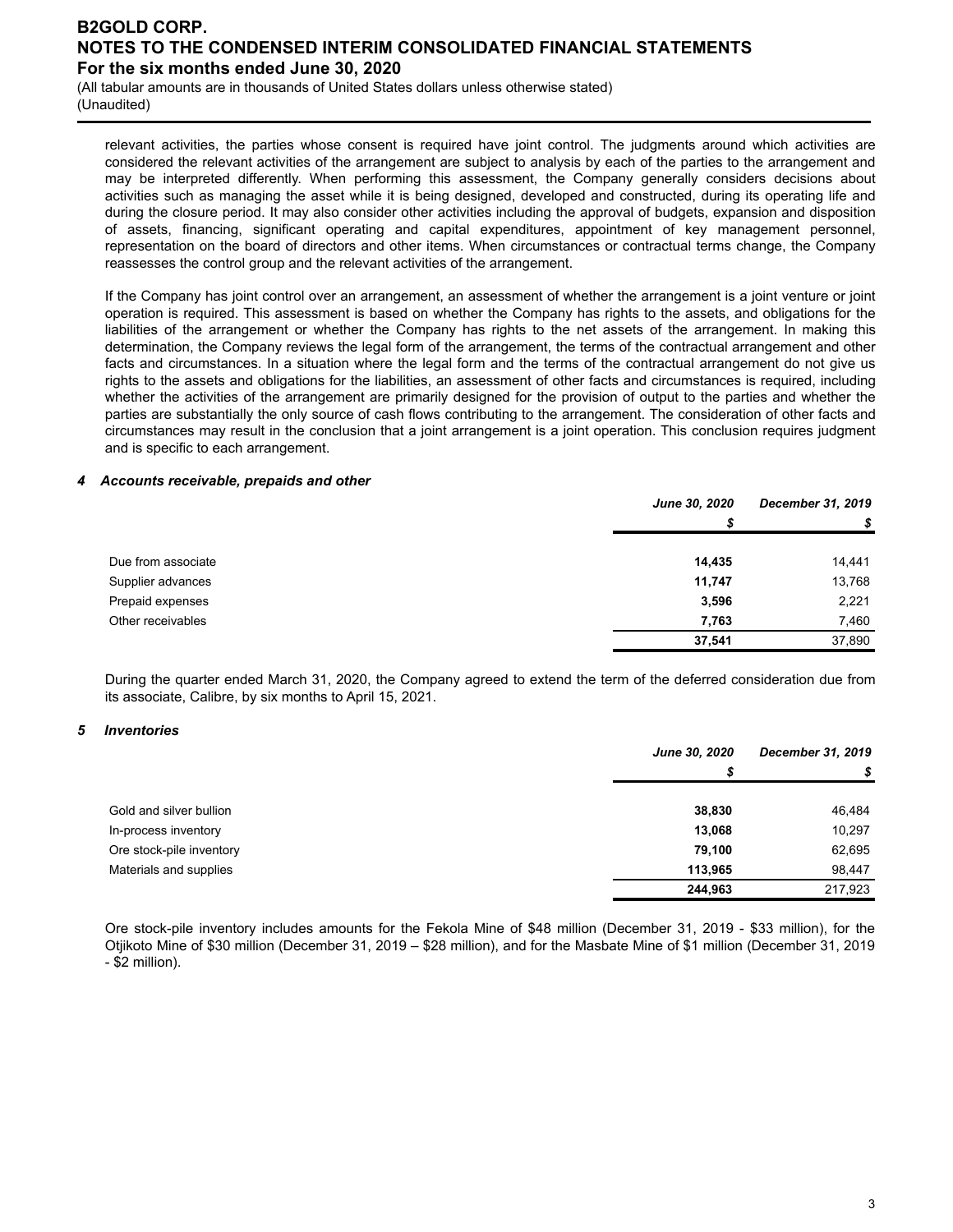(All tabular amounts are in thousands of United States dollars unless otherwise stated) (Unaudited)

### *6 Mining interests*

|                                                                                      | June 30, 2020 | December 31, 2019 |
|--------------------------------------------------------------------------------------|---------------|-------------------|
|                                                                                      | \$            |                   |
| Property, plant and equipment (depletable)                                           |               |                   |
| Fekola Mine, Mali                                                                    |               |                   |
| Cost                                                                                 | 1,459,422     | 1,322,865         |
| Accumulated depreciation and depletion                                               | (348, 260)    | (258, 580)        |
|                                                                                      | 1,111,162     | 1,064,285         |
| Masbate Mine, Philippines                                                            |               |                   |
| Cost, net of impairment                                                              | 833,594       | 815,418           |
| Accumulated depreciation and depletion                                               | (322, 459)    | (295, 616)        |
|                                                                                      | 511,135       | 519,802           |
| Otjikoto Mine, Namibia                                                               |               |                   |
| Cost                                                                                 | 646,752       | 638,664           |
| Accumulated depreciation and depletion                                               | (344, 496)    | (323, 152)        |
|                                                                                      | 302,256       | 315,512           |
| Exploration and evaluation properties (non-depletable)                               |               |                   |
| Gramalote, Colombia, net of impairment                                               | 86,746        |                   |
| Kiaka, Burkina Faso                                                                  | 78,926        | 76,807            |
| Anaconda Regional, Mali                                                              | 31,343        | 27,139            |
| Mocoa Royalty, Colombia                                                              | 10,230        | 10,230            |
| Ondundu, Namibia                                                                     | 10,121        | 9,778             |
| Finland Properties, Finland                                                          | 7,495         | 6,697             |
| Other                                                                                | 19,220        | 14,321            |
|                                                                                      | 244,081       | 144,972           |
| Corporate & other                                                                    |               |                   |
| Office, furniture and equipment, net                                                 | 1,760         | 2,160             |
|                                                                                      | 2,170,394     | 2,046,731         |
| Investments in joint ventures and associates (accounted for using the equity method) |               |                   |
| Gramalote, Colombia, net of impairment                                               |               | 77,265            |
| Calibre, Nicaragua                                                                   | 56,106        | 53,471            |
|                                                                                      | 56,106        | 130,736           |
|                                                                                      | 2,226,500     | 2,177,467         |

### *Gramalote*

On December 23, 2019, the Company and AngloGold Ashanti Limited ("AngloGold") entered into an amended and restated shareholders agreement for the Gramalote Project in Colombia. Under the revised agreement, B2Gold agreed to sole fund the first \$13.9 million of 2020 budgeted expenditures on the Gramalote Project in Colombia, following which B2Gold and AngloGold will each hold a 50% ownership interest in the joint venture (\$10.9 million of the sole fund amount) and B2Gold would continue its role of manager of the Gramalote joint venture, which it assumed on January 1, 2020 (\$3 million of the sole fund amount). During the six months ended June 30, 2020, the Company sole-funded \$12.5 million of expenditures on the Gramalote Project, which resulted in the Company's interest being increased to 50%. As a result of change to the shareholder agreement and completion of the \$10.9 million sole fund amount, the Company has determined that the Gramalote Project meets the definition of a Joint Operation in accordance with IFRS 11, Joint Arrangements effective June 30, 2020, and the Company has proportionately consolidated its share of the assets and liabilities of the Gramalote Project.

Subsequent to June 30, 2020, the remaining sole-fund amount of \$1.4 million was completed resulting in the Company having met its sole-funding obligation of \$13.9 million under the amended shareholder agreement. Each of B2Gold and its partner AngloGold Ashanti will fund its share of expenditures pro rata going forward.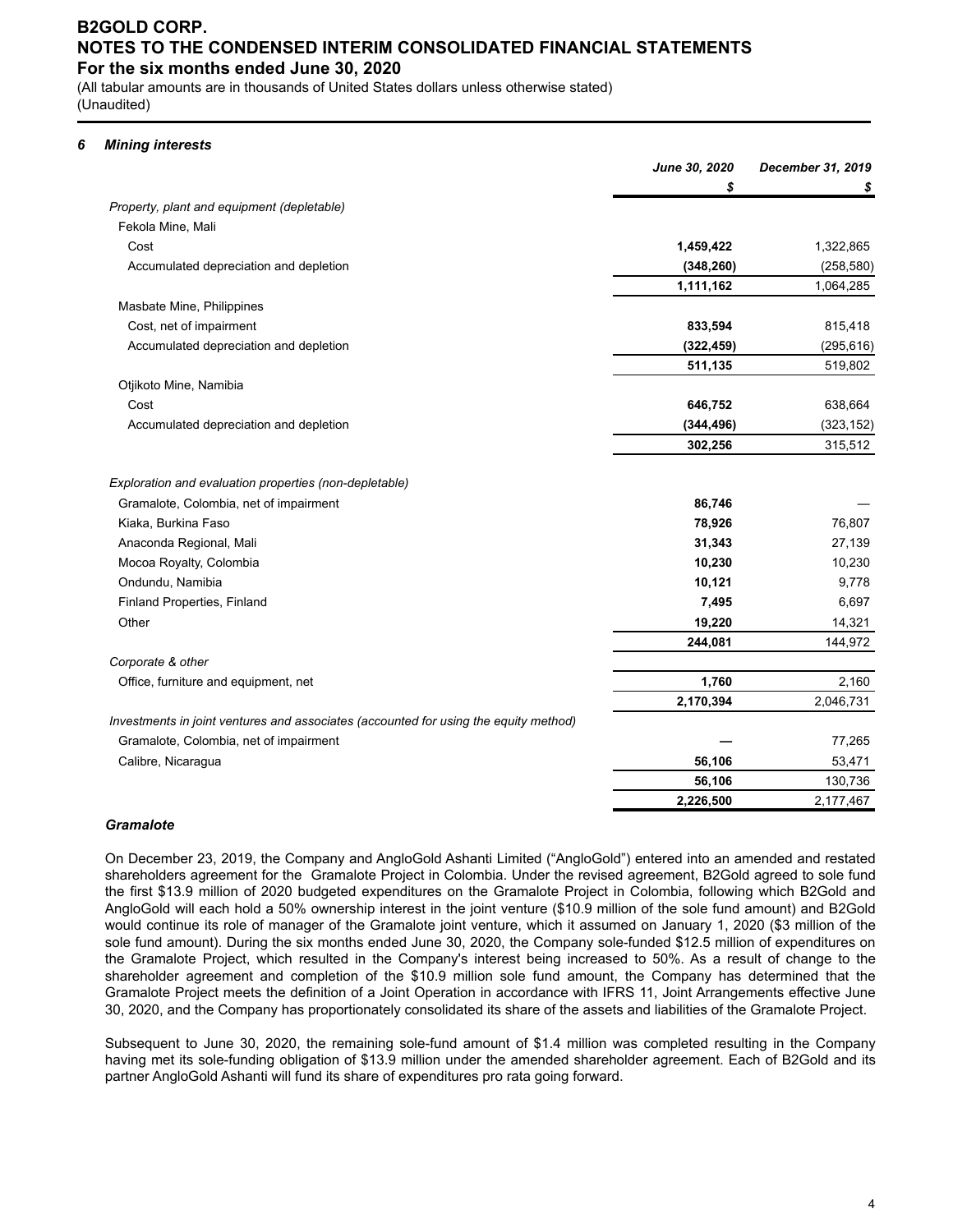(All tabular amounts are in thousands of United States dollars unless otherwise stated) (Unaudited)

### *Toega*

On April 28, 2020, the Company and its 10% partner GAMS-Mining F&I Ltd ("GAMS") entered into a definitive agreement with West African Resources Limited ("West African") for the sale of the Toega property located in Burkina Faso. The purchase consideration, due 90% to B2Gold and 10% to GAMS, consists of: an initial non-refundable cash payment of \$10 million; a further payment of \$10 million in cash or shares due upon completion of a feasibility study within 2 years (at which time the permits comprising the Toega project will be transferred to West African); production payments of \$25 million in the form of a 3% net smelter returns ("NSR") royalty on production from the Toega project area; and a further 0.5% NSR royalty (to commence after the 3% NSR outlined above has been fully paid) which is capped at 1.5 million ounces.

As a result of the transaction, the Company's \$9 million share of the non-refundable cash payment has been credited to the carrying value of the mineral property and the remaining value of the Toega property of \$12 million has been classified as an asset held for sale on the Condensed Interim Consolidated Balance Sheet at June 30, 2020.

### *Sale of Nicaraguan Group*

On October 15, 2019, the Company completed the sale of El Limon Mine, La Libertad Mine and other additional concessions in Nicaragua (collectively, the "Nicaraguan Group") to Calibre Mining Corp. ("Calibre") for consideration measured at \$116 million (net of transaction costs). In accordance with IFRS 5 *Non-current assets held for sale and discontinued operations*, the Nicaraguan Group met the definition of a discontinued operation for the three and six months ended June 30, 2020. The results of the Nicaraguan Group for the comparative period have been presented as discontinued operations in the Condensed Interim Consolidated Statement of Operations and the Condensed Interim Consolidated Statement of Cash Flows.

### *7 Other assets*

|                                             | <b>June 30, 2020</b> | December 31, 2019 |
|---------------------------------------------|----------------------|-------------------|
|                                             |                      |                   |
|                                             |                      |                   |
| Low-grade stockpile                         | 27,030               | 24,153            |
| Debt service reserve accounts (Note 8)      | 9,009                | 11,783            |
| Reclamation deposits                        | 7,141                | 6,653             |
| Long-term investments                       | 3,341                | 2,816             |
| Loan receivable, including accrued interest | 493                  | 3,984             |
| Other                                       | 258                  | 226               |
|                                             | 47,272               | 49,615            |

#### *8 Long-term debt*

|                                                                         | June 30, 2020 | December 31, 2019 |
|-------------------------------------------------------------------------|---------------|-------------------|
|                                                                         | \$            |                   |
| Revolving credit facility:                                              |               |                   |
| Principal amount                                                        | 425,000       | 200,000           |
| Less: unamortized transaction costs                                     | (6, 587)      | (7, 713)          |
|                                                                         | 418,413       | 192,287           |
| Equipment loans and lease obligations:                                  |               |                   |
| Fekola equipment loan facility (net of unamortized transaction costs)   | 35,293        | 43,061            |
| Masbate equipment loan facility (net of unamortized transaction costs)  | 9,082         | 10,799            |
| Otjikoto equipment loan facility (net of unamortized transaction costs) |               | 5,973             |
| Lease liabilities                                                       | 8,304         | 9,731             |
|                                                                         | 52,679        | 69,564            |
|                                                                         | 471,092       | 261,851           |
| Less: current portion                                                   | (22, 342)     | (26,030)          |
|                                                                         | 448,750       | 235,821           |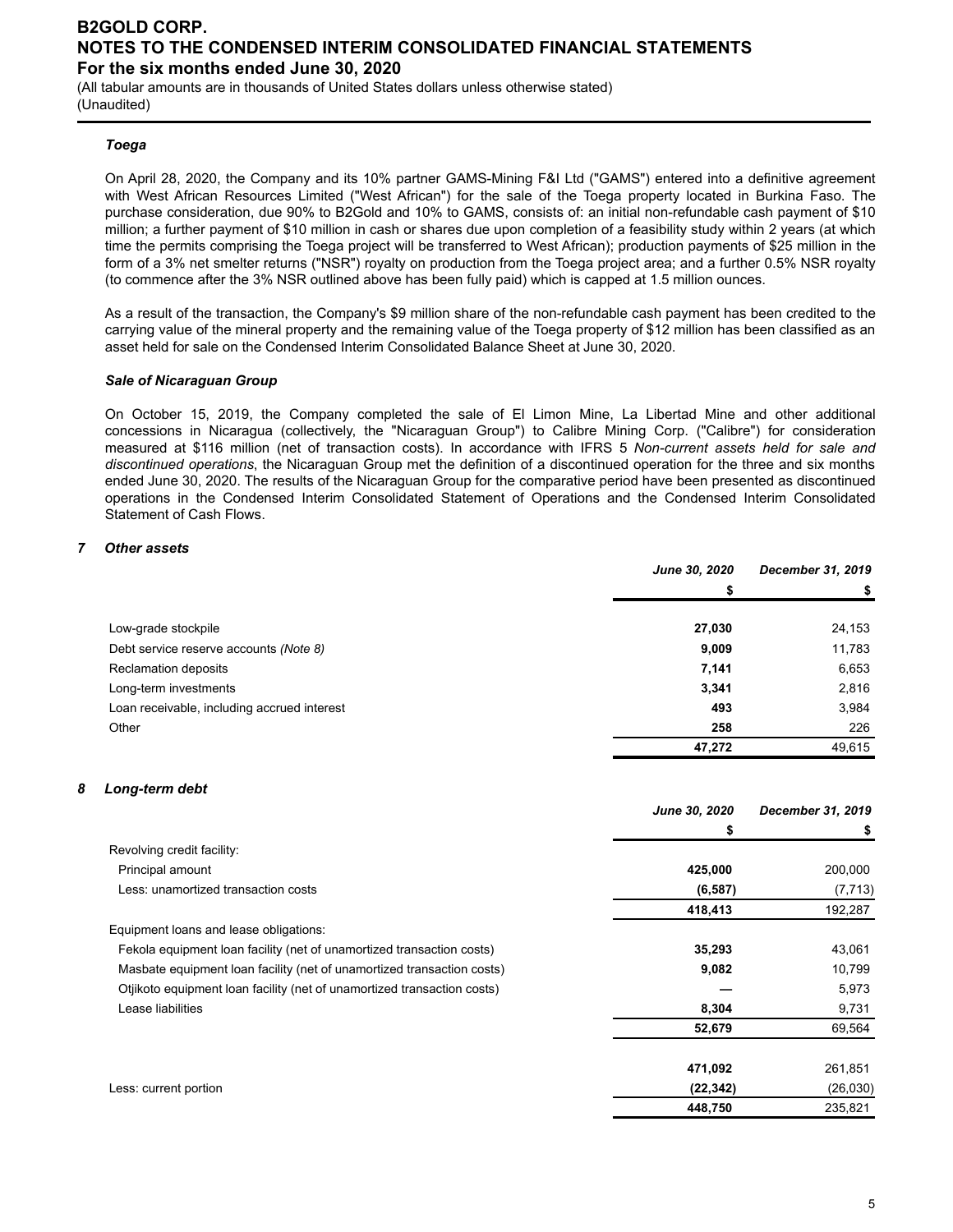(All tabular amounts are in thousands of United States dollars unless otherwise stated) (Unaudited)

The changes in debt balances during the six months ended June 30, 2020 are as follows:

|                                         | <b>Revolving</b><br>credit facility | <b>Equipment</b><br>loans | Lease<br>liabilities | <b>Total</b> |
|-----------------------------------------|-------------------------------------|---------------------------|----------------------|--------------|
|                                         |                                     |                           |                      |              |
|                                         |                                     |                           |                      |              |
| Balance at December 31, 2019            | 192,287                             | 59,833                    | 9,731                | 261,851      |
| Drawdowns                               | 250,000                             |                           |                      | 250,000      |
| Debt repayments                         | (25,000)                            | (15, 733)                 | (1,645)              | (42, 378)    |
| Foreign exchange gains                  |                                     | (72)                      | (116)                | (188)        |
| Non-cash interest and financing expense | 1,126                               | 347                       | 334                  | 1,807        |
| Balance at June 30, 2020                | 418,413                             | 44,375                    | 8,304                | 471,092      |
| Less current portion                    |                                     | (19,607)                  | (2,735)              | (22, 342)    |
|                                         | 418,413                             | 24,768                    | 5,569                | 448,750      |

### *Revolving credit facility*

On May 10, 2019, the Company entered into a revised revolving credit facility ("RCF") agreement with its existing syndicate of banks plus one new lender. The maximum available for drawdown under the facility was increased from \$500 million to \$600 million with an accordion feature, available on the receipt of additional binding commitments, for a further \$200 million.

The RCF bears interest on a sliding scale of between LIBOR plus 2.125% to 2.75% based on the Company's consolidated net leverage ratio. Commitment fees for the undrawn portion of the facility are also on a similar sliding scale basis of between 0.478% and 0.619%. The term of the RCF is four years, maturing on May 9, 2023.

The Company has provided security on the RCF in the form of a general security interest over the Company's assets and pledges creating a charge over the shares of certain of the Company's direct and indirect subsidiaries. In connection with the RCF, the Company must also maintain certain ratios for leverage and interest coverage. As at June 30, 2020, the Company was in compliance with these debt covenants.

On April 8, 2020, the Company drew down \$250 million under the RCF. As at June 30, 2020, the Company had drawn down \$425 million under the \$600 million RCF, leaving an undrawn and available balance of \$175 million.

#### *Fekola equipment loan facility*

The Company is required to maintain a deposit in a debt service reserve account ("DSRA") equal at all times to the total of the principal, interest and other payments that become payable over the next six month period. At June 30, 2020, the balance in the DSRA was Euro 8 million (\$9 million equivalent).

### *Otjikoto equipment loan facility*

The Otjikoto equipment loan facility was scheduled for repayment on or before December 31, 2023. On March 30, 2020, the Company elected to voluntarily repay the outstanding balance on the Otjikoto equipment loan facility of \$6 million.

#### *9 Share capital*

The Company's authorized share capital consists of an unlimited number of common shares and an unlimited number of preferred shares. As at June 30, 2020, the Company had 1,043,204,042 common shares outstanding, including 1,705,000 common shares being held in trust under the Company's Incentive Plan. No preferred shares were outstanding.

On March 23, 2020, the Company paid a dividend of \$0.01 per share totaling \$10 million. On June 12, 2020, the Company declared the second quarter dividend of \$0.02 per share. Subsequent to June 30, 2020, on July 7, 2020, the Company paid the second quarter dividend of \$21 million. The total year-to-date dividends of \$31 million have been recognized in deficit in the Condensed Interim Consolidated Statement of Changes in Equity during the period.

For the three and six months ended June 30, 2020, share-based payments expense relating to the vesting of stock options, was \$2 million and \$4 million, respectively (2019 - \$3 million and \$6 million, respectively). During the three and six months ended June 30, 2019, \$0 million and \$1 million, respectively, was capitalized to mining interests and \$0 million and \$1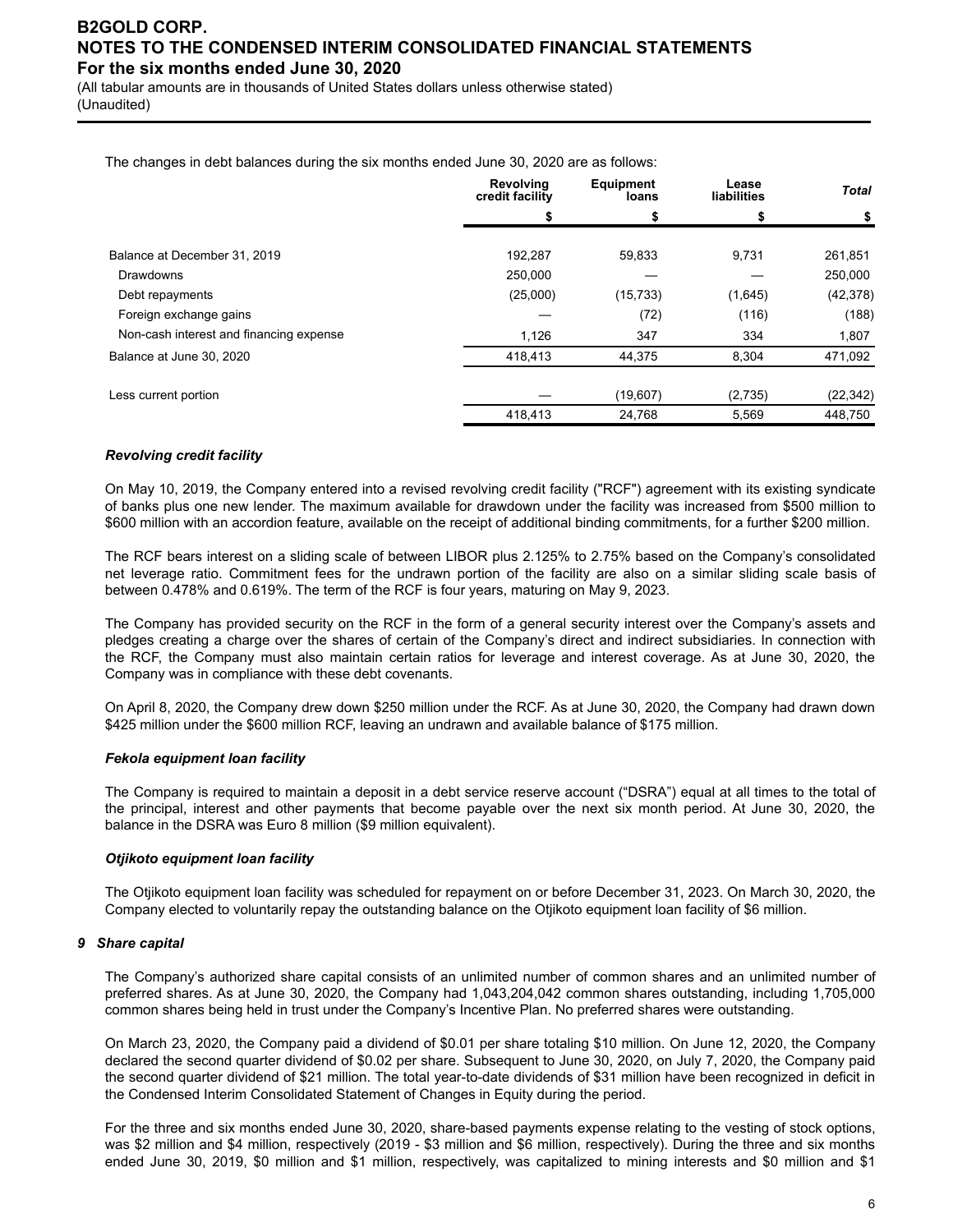(All tabular amounts are in thousands of United States dollars unless otherwise stated) (Unaudited)

million, respectively, was included in the results of discontinued operations. For the three and six months ended June 30, 2020, the Company issued 12 million shares for proceeds of \$27 million upon the exercise of stock options. As at June 30, 2020, 24 million stock options were outstanding. Subsequent to June 30, 2020, the Company issued a further 2 million shares for proceeds of \$5 million on the exercise of stock options.

For the three and six months ended June 30, 2020, share-based payments expense relating to the vesting of restricted share units ("RSUs") was \$1 million and \$3 million, respectively (2019 - \$2 million and \$3 million, respectively). During the six months ended June 30, 2020, 2 million RSUs, were granted to employees of the Company and 1 million shares were issued on the vesting of RSUs. As at June 30, 2020, 5 million RSUs were outstanding.

For the three and six months ended June 30, 2020, share-based payments expense relating to the vesting of performance share units ("PSUs") was \$1 million and \$1 million, respectively (2019 - \$0 million and \$0 million, respectively). During the six months ended June 30, 2020, 2 million PSUs were issued to employees of the Company. As at June 30, 2020, 2 million PSUs were outstanding.

During the three and six months ended June 30, 2020, 8,000 and 324,000 deferred share units ("DSUs"), respectively, were issued to Directors of the Company. As at June 30, 2020, 1,200,000 DSUs were outstanding.

### *Earnings per share*

The following is the calculation of net income and diluted net income attributable to shareholders of the Company for the period:

|                                                                                                               | For the three<br>months ended<br>June 30, 2020 |           | For the three<br>months ended<br>June 30, 2019 |          | For the six<br>months ended<br><b>June 30, 2020</b> |           | For the six<br>months ended<br>June 30, 2019 |           |
|---------------------------------------------------------------------------------------------------------------|------------------------------------------------|-----------|------------------------------------------------|----------|-----------------------------------------------------|-----------|----------------------------------------------|-----------|
| Net income from continuing operations                                                                         | S                                              | 137.961   | \$                                             | 44.991   | \$                                                  | 220.969   | \$                                           | 80,236    |
| Non-controlling interests                                                                                     |                                                | (13, 515) |                                                | (3, 418) |                                                     | (24, 236) |                                              | (7,646)   |
| Net income and diluted net income from continuing<br>operations (attributable to shareholders of the Company) |                                                | 124.446   | \$                                             | 41.573   | \$                                                  | 196.733   | \$                                           | 72,590    |
| Loss from discontinued operations attributable to<br>shareholders of the Company                              |                                                |           | \$                                             | (3,669)  |                                                     |           |                                              | (12, 391) |
| Net income and diluted net income (attributable to<br>shareholders of the Company)                            |                                                | 124.446   | \$                                             | 37.904   | \$                                                  | 196,733   | \$                                           | 60,199    |

The following is the calculation of diluted weighted average number of common shares outstanding for the period:

|                                                                                       | For the three<br>months ended<br>June 30, 2020 | For the three<br>months ended<br>June 30, 2019 | For the six<br>months ended<br><b>June 30, 2020</b> | For the six<br>months ended<br>June 30, 2019 |
|---------------------------------------------------------------------------------------|------------------------------------------------|------------------------------------------------|-----------------------------------------------------|----------------------------------------------|
| Basic weighted average number of common shares<br><b>outstanding</b> (in thousands)   | 1.040.661                                      | 1.008.345                                      | 1,037,847                                           | 1,004,897                                    |
| Effect of dilutive securities:                                                        |                                                |                                                |                                                     |                                              |
| Stock options                                                                         | 12.348                                         | 7.785                                          | 10,759                                              | 9,510                                        |
| Restricted share units                                                                | 2.553                                          | 192                                            | 2.264                                               | 318                                          |
| Performance share units                                                               | 2,826                                          |                                                | 2.826                                               |                                              |
| Diluted weighted average number of common shares<br><b>outstanding</b> (in thousands) | 1,058,388                                      | 1.016.322                                      | 1.053.696                                           | 1,014,725                                    |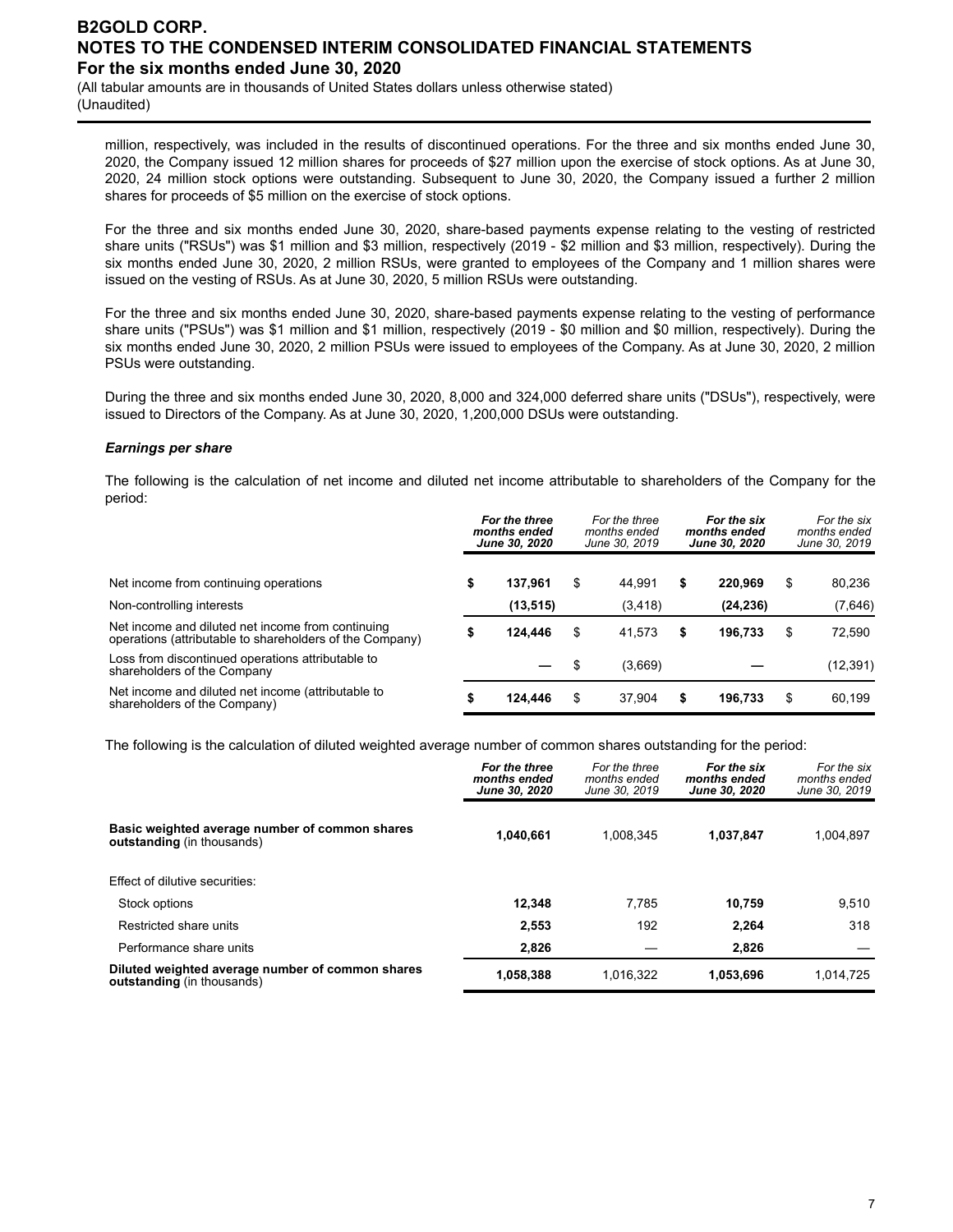(All tabular amounts are in thousands of United States dollars unless otherwise stated) (Unaudited)

The following is the basic and diluted earnings per share:

|                                                                                                | For the three<br>months ended<br>June 30, 2020 |      | For the three<br>months ended<br>months ended<br>June 30, 2019 |      | For the six<br>June 30, 2020 | For the six<br>months ended<br>June 30, 2019 |    |      |
|------------------------------------------------------------------------------------------------|------------------------------------------------|------|----------------------------------------------------------------|------|------------------------------|----------------------------------------------|----|------|
| Earnings per share from continuing operations<br>(attributable to shareholders of the Company) |                                                |      |                                                                |      |                              |                                              |    |      |
| Basic                                                                                          | \$                                             | 0.12 | \$                                                             | 0.04 | \$                           | 0.19                                         | \$ | 0.07 |
| <b>Diluted</b>                                                                                 | \$                                             | 0.12 | \$                                                             | 0.04 | \$                           | 0.19                                         | \$ | 0.07 |
| <b>Earnings per share</b> (attributable to shareholders of the<br>Company)                     |                                                |      |                                                                |      |                              |                                              |    |      |
| Basic                                                                                          | \$                                             | 0.12 | \$                                                             | 0.04 | \$                           | 0.19                                         | \$ | 0.06 |
| <b>Diluted</b>                                                                                 | \$                                             | 0.12 | \$                                                             | 0.04 | \$                           | 0.19                                         | \$ | 0.06 |

### *10 Non-controlling interest*

The following is a continuity schedule of the Company's non-controlling interests:

|                                                 | Fekola  | <b>Masbate</b> | <b>Otiikoto</b> | Other | <b>Total</b> |
|-------------------------------------------------|---------|----------------|-----------------|-------|--------------|
|                                                 |         |                |                 |       |              |
| Balance at December 31, 2019                    | 30.429  | 16.189         | 13.877          | 914   | 61,409       |
| Share of net income (loss)                      | 21.207  | (260)          | 3,299           | (10)  | 24,236       |
| Interest on loan to non-controlling<br>interest | (1,586) |                |                 |       | (1,586)      |
| Balance at June 30, 2020                        | 50.050  | 15.929         | 17.176          | 904   | 84,059       |

#### *11 Derivative Financial instruments*

#### *Fuel derivatives*

During the six months ended June 30, 2020, the Company entered into additional forward contracts for the purchase of 60,885,000 litres of fuel oil and 42,163,000 litres of gas oil with settlements scheduled between May 2020 and May 2022. These derivative instruments were not designated as hedges by the Company and are being recorded at fair value through profit and loss ("FVTPL").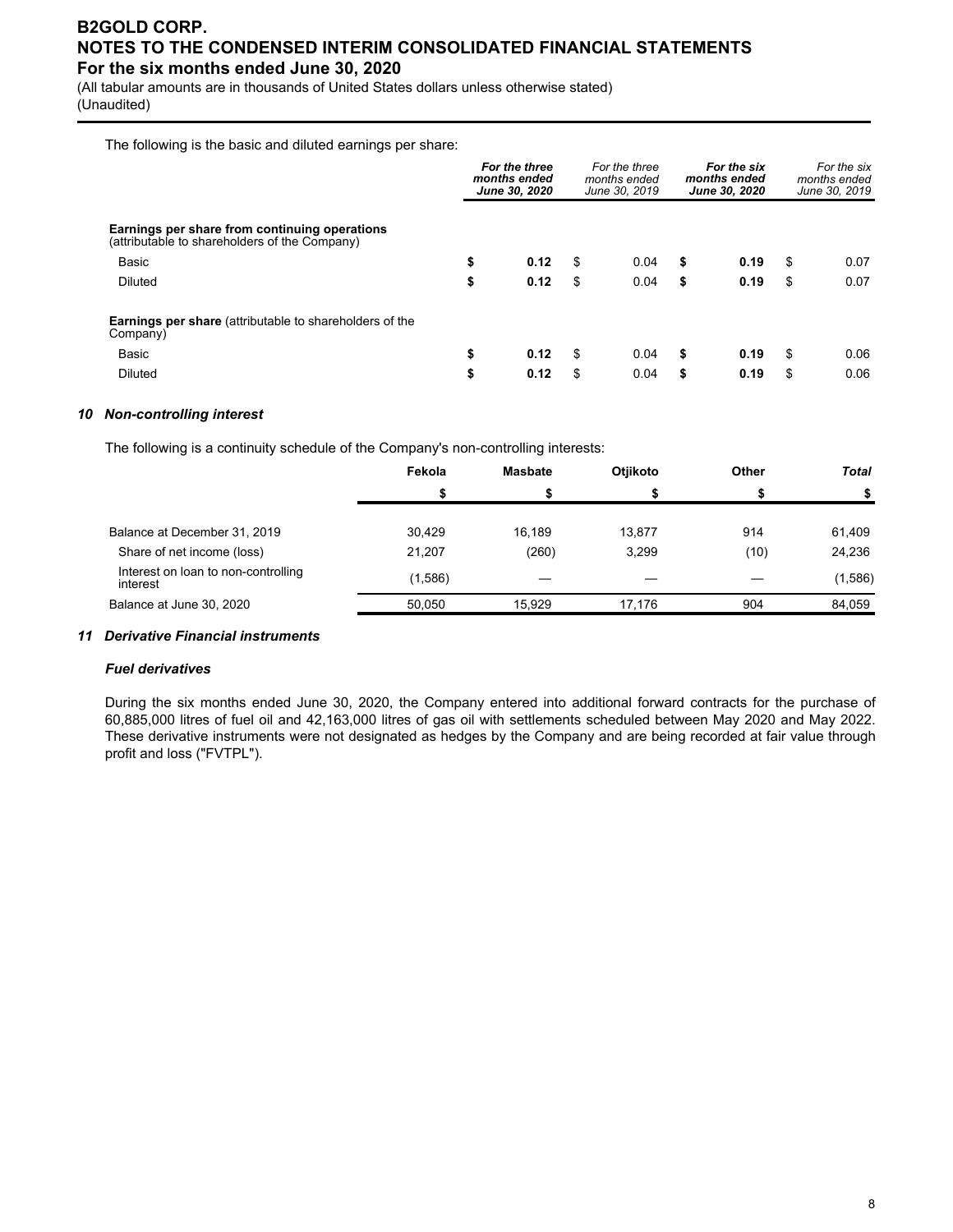(All tabular amounts are in thousands of United States dollars unless otherwise stated) (Unaudited)

| The following is a summary, by maturity dates, of the Company's fuel derivatives contracts outstanding as at June 30, 2020: |            |            |            |            |
|-----------------------------------------------------------------------------------------------------------------------------|------------|------------|------------|------------|
|                                                                                                                             | 2020       | 2021       | 2022       | Total      |
| Forward - fuel oil:                                                                                                         |            |            |            |            |
| Litres (thousands)                                                                                                          | 20,525     | 31,823     | 10,880     | 63,228     |
| Average strike price                                                                                                        | \$<br>0.26 | \$<br>0.24 | \$<br>0.26 | \$<br>0.25 |
| Forward - gas oil:                                                                                                          |            |            |            |            |
| Litres (thousands)                                                                                                          | 17,760     | 25,014     | 9,271      | 52,045     |
| Average strike price                                                                                                        | \$<br>0.41 | \$<br>0.33 | \$<br>0.33 | \$<br>0.36 |
| Forward - diesel:                                                                                                           |            |            |            |            |
| Litres (thousand)                                                                                                           | 757        |            |            | 757        |
| Average strike price                                                                                                        | \$<br>0.57 | \$         | \$         | \$<br>0.57 |
| Collars - fuel oil:                                                                                                         |            |            |            |            |
| Litres (thousand)                                                                                                           | 10,399     | 11,055     |            | 21,454     |
| Average ceiling price                                                                                                       | \$<br>0.26 | \$<br>0.26 | \$         | \$<br>0.26 |
| Average floor price                                                                                                         | \$<br>0.39 | \$<br>0.39 | \$         | \$<br>0.39 |
| Collars - gas oil:                                                                                                          |            |            |            |            |
| Litres (thousand)                                                                                                           | 2,862      | 6,439      |            | 9,301      |
| Average ceiling price                                                                                                       | \$<br>0.40 | \$<br>0.40 | \$         | \$<br>0.40 |
| Average floor price                                                                                                         | \$<br>0.57 | \$<br>0.57 | \$         | \$<br>0.57 |

The unrealized fair value of these contracts at June 30, 2020 was \$(4) million.

#### *Interest Rate Swaps*

On January 24, 2019, the Company entered into a series of interest swaps with a notional amount of \$125 million with settlements scheduled between April 2019 and July 2021. Under these contracts, the Company receives a floating rate equal to the 3 month United States dollar LIBOR rate and pays a fixed rate of between 2.36% and 2.67%. These derivative instruments were not designated as hedges by the Company and are being recorded at FVTPL. The unrealized fair value of these contracts at June 30, 2020 was \$(3) million.

#### *12 Financial Instruments*

The Company's financial assets and liabilities are classified based on the lowest level of input significant to the fair value measurement based on the fair value hierarchy:

Level 1 – quoted prices in active markets for identical assets or liabilities;

Level 2 – inputs other than quoted prices included in Level 1 that are observable for the asset or liability, either directly (i.e. as prices) or indirectly (i.e. derived from prices); and

Level 3 – inputs for the asset or liability that are not based on observable market data.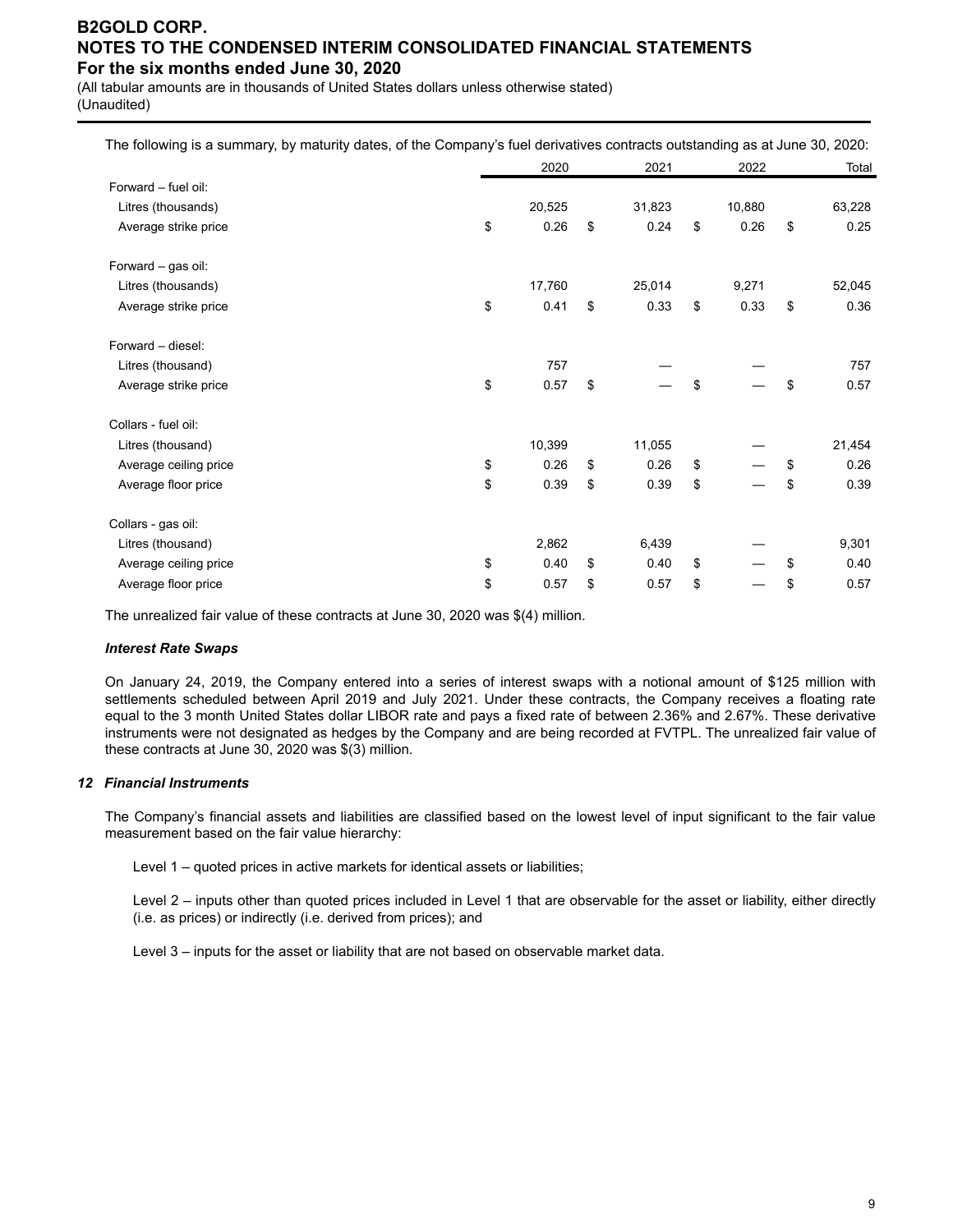(All tabular amounts are in thousands of United States dollars unless otherwise stated) (Unaudited)

As at June 30, 2020, the Company's financial assets and liabilities that are measured and recognized at fair value on a recurring basis are categorized as follows:

|                                     | As at June 30, 2020 |           | As at December 31, 2019 |            |
|-------------------------------------|---------------------|-----------|-------------------------|------------|
|                                     | Level 1             | Level 2   | Level 1                 | Level 2    |
|                                     |                     |           |                         |            |
| Long-term investments (Note 7)      | 3,341               |           | 2,816                   |            |
| Long-term debt (Note 8)             |                     | (471,092) |                         | (261, 851) |
| Fuel derivative contracts (Note 11) |                     | (3,805)   |                         | (1,292)    |
| Interest rate swaps (Note 11)       |                     | (2,999)   |                         | (1,504)    |

The Company's long-term investments consists of shares of publicly traded mining companies. The fair values of these were determined using market quotes from an active market for each investment.

The fair value of the Company's long-term debt, fuel derivative contracts and interest rate swaps were determined using prevailing market rates for instruments with similar characteristics.

The fair value of the Company's other financial instruments approximate their carrying value due to their short-term nature.

#### *13 Income and other taxes*

Income tax expense differs from the amount that would result from applying the Canadian federal and provincial income tax rates to earnings from operations before taxes. These differences result from the following items:

|                                                   | For the three<br>months ended<br>June 30, 2020 | For the three<br>months ended<br>June 30, 2019 | For the six<br>months ended<br>June 30, 2020 | For the six<br>months ended<br>June 30, 2019 |
|---------------------------------------------------|------------------------------------------------|------------------------------------------------|----------------------------------------------|----------------------------------------------|
|                                                   | \$                                             | \$                                             | \$                                           | \$                                           |
| Income from continuing operations before taxes    | 210.908                                        | 68.143                                         | 370,795                                      | 141,027                                      |
| Canadian federal and provincial income tax rates  | 27.00 %                                        | 27.00 %                                        | 27.00 %                                      | 27.00 %                                      |
| Income tax expense at statutory rates             | 56,945                                         | 18,399                                         | 100.115                                      | 38,077                                       |
| Increase (decrease) attributable to:              |                                                |                                                |                                              |                                              |
| Effects of different foreign statutory tax rates  | 11,789                                         | 1,850                                          | 19,612                                       | 2,518                                        |
| Non-deductible expenditures                       | 8,526                                          | 6,889                                          | 16,285                                       | 13,751                                       |
| Losses for which no tax benefit has been recorded | 2,470                                          | 4,311                                          | 8,122                                        | 7,283                                        |
| Benefit of optional tax deductions                | (3, 343)                                       | (3,070)                                        | (6, 283)                                     | (5, 754)                                     |
| Withholding tax                                   | 1,183                                          | 1,651                                          | 2,841                                        | 3,712                                        |
| Change due to foreign exchange                    | (6, 131)                                       | (5,714)                                        | 8,848                                        | 2,368                                        |
| Change in accruals for tax audits                 | 1,000                                          |                                                | 1,000                                        |                                              |
| Non-taxable portion of gains                      | 508                                            |                                                | (356)                                        |                                              |
| Amounts over provided in prior years              |                                                | (1, 164)                                       | (358)                                        | (1, 164)                                     |
| Income tax expense                                | 72,947                                         | 23,152                                         | 149,826                                      | 60,791                                       |
| Current income tax, withholding and other taxes   | 82,229                                         | 24,123                                         | 145,699                                      | 49,692                                       |
| Deferred income tax (recovery) expense            | (9,282)                                        | (971)                                          | 4,127                                        | 11,099                                       |
| Income tax expense                                | 72,947                                         | 23,152                                         | 149,826                                      | 60,791                                       |

Included in current income tax expense for the three and six months ended June 30, 2020 is \$13 million and \$23 million, respectively (2019 - \$4 million and \$9 million, respectively) related to the State of Mali's 10% priority dividend on its free carried interest in the Fekola Mine. This priority dividend is accounted for as an income tax in accordance with IAS 12, *Income Taxes.*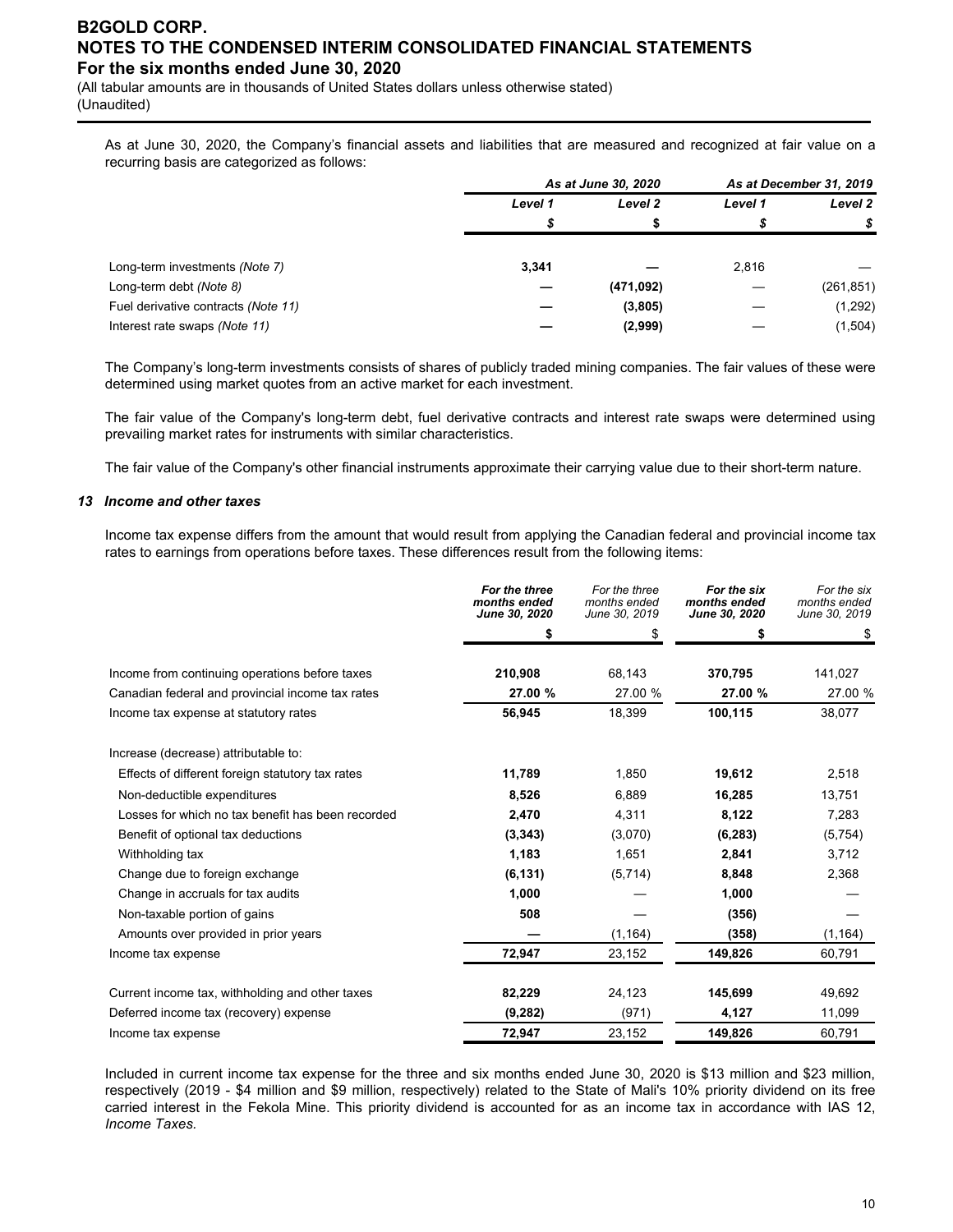(All tabular amounts are in thousands of United States dollars unless otherwise stated) (Unaudited)

The Gramalote Joint Venture received notice from the Colombian Tax Office (DIAN) that it disagreed with the Joint Venture's tax treatment of certain items in the 2013 and 2014 income tax returns, resulting in assessments with additional income taxes and penalty fines. These assessments are currently being appealed by the Gramalote Joint Venture and the outcome of these appeals cannot be determined at this time. The Company does not believe that its share of any taxes payable under the assessments are material and no provision for any amounts that may be payable have been recorded at this time, pending the outcome of the appeal process.

### *14 Supplementary cash flow information*

Supplementary disclosure of cash flow information is provided in the tables below:

### *Non-cash charges (credits):*

|                                                  | For the three<br>months ended<br>June 30, 2020 | For the three<br>months ended<br>June 30, 2019 | For the six<br>months ended<br><b>June 30, 2020</b> | For the six<br>months ended<br>June 30, 2019 |
|--------------------------------------------------|------------------------------------------------|------------------------------------------------|-----------------------------------------------------|----------------------------------------------|
|                                                  |                                                |                                                |                                                     |                                              |
| Depreciation and depletion                       | 75,582                                         | 56,981                                         | 146,194                                             | 117,612                                      |
| Delivery into prepaid sales                      |                                                | (12,000)                                       |                                                     | (30,000)                                     |
| Interest and financing expense                   | 4,304                                          | 6,414                                          | 8,028                                               | 13,244                                       |
| Share-based payments (Note 9)                    | 7,440                                          | 6,054                                          | 11,087                                              | 10,036                                       |
| Unrealized (gain) loss on derivative instruments | (6, 840)                                       | 4,613                                          | 4,008                                               | (831)                                        |
| Deferred income tax (recovery) expense (Note 13) | (9,282)                                        | (971)                                          | 4,127                                               | 11,099                                       |
| Share of (loss) income of associate              | 3,765                                          |                                                | (2,635)                                             |                                              |
| Write-down of mineral property interests         |                                                | 1,352                                          |                                                     | 1,352                                        |
| Other                                            | (78)                                           | (176)                                          | 8,611                                               | (3,222)                                      |
|                                                  | 74,891                                         | 62,267                                         | 179,420                                             | 119,290                                      |

#### *Changes in non-cash working capital:*

|                                          | For the three<br>months ended<br><b>June 30, 2020</b> | For the three<br>months ended<br>June 30, 2019 | For the six<br>months ended<br><b>June 30, 2020</b> | For the six<br>months ended<br>June 30, 2019 |
|------------------------------------------|-------------------------------------------------------|------------------------------------------------|-----------------------------------------------------|----------------------------------------------|
|                                          |                                                       |                                                |                                                     |                                              |
|                                          |                                                       |                                                |                                                     |                                              |
| Accounts receivable and prepaids         | 470                                                   | (1,390)                                        | 1,332                                               | (7, 824)                                     |
| Value-added and other tax receivables    | (1, 146)                                              | (230)                                          | (682)                                               | (2,571)                                      |
| Inventories                              | (7,640)                                               | (3,743)                                        | (16, 327)                                           | (2,689)                                      |
| Accounts payable and accrued liabilities | (3,269)                                               | 1,354                                          | (6, 535)                                            | (8, 166)                                     |
| Current income and other taxes payable   | 40,143                                                | (21, 623)                                      | 82,513                                              | (9,489)                                      |
|                                          | 28,558                                                | (25,632)                                       | 60.301                                              | (30,739)                                     |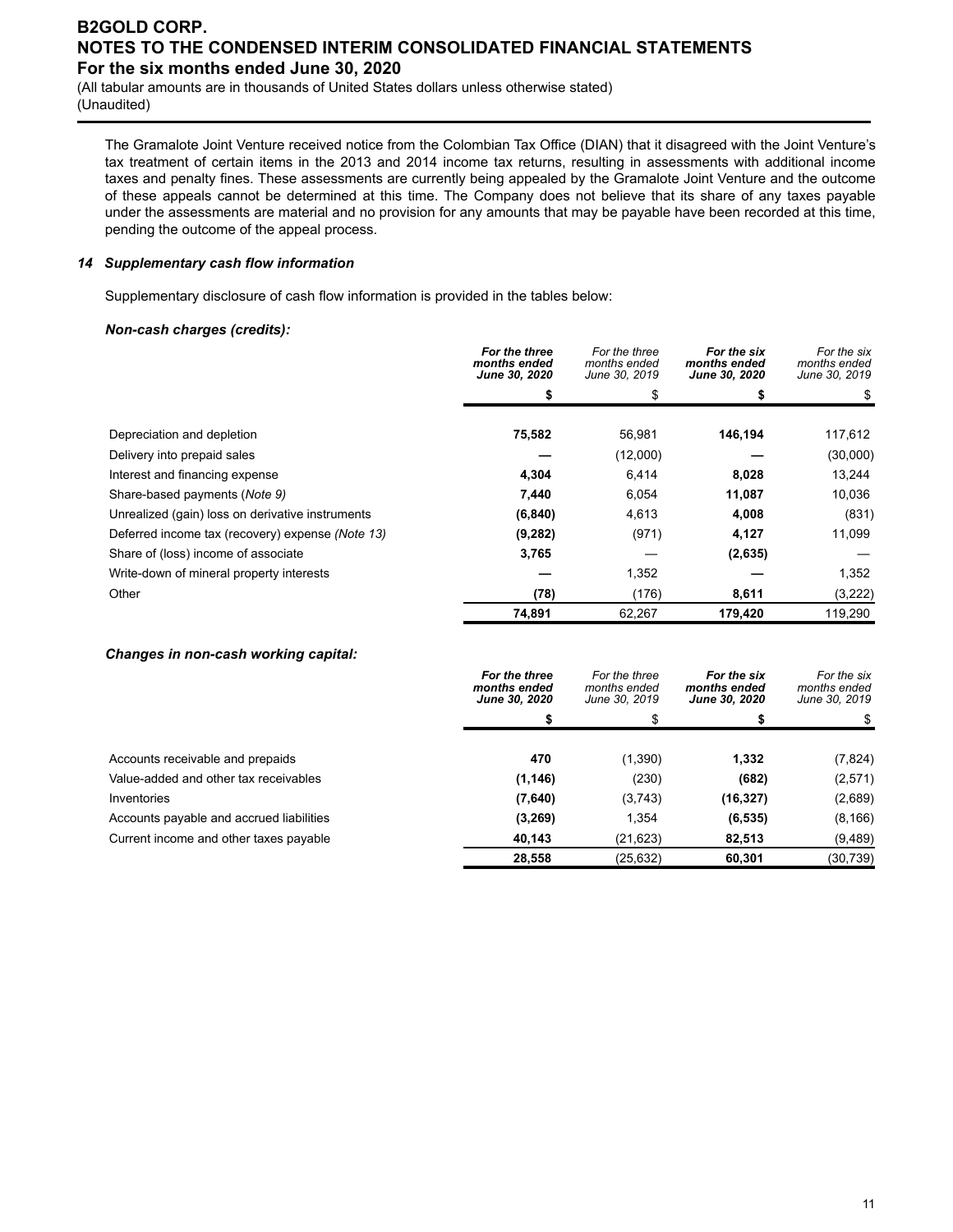(All tabular amounts are in thousands of United States dollars unless otherwise stated) (Unaudited)

### *Other exploration and development:*

|                                 | For the three<br>months ended<br><b>June 30, 2020</b> | For the three<br>months ended<br>June 30, 2019 | For the six<br>months ended<br><b>June 30, 2020</b> | For the six<br>months ended<br>June 30, 2019 |
|---------------------------------|-------------------------------------------------------|------------------------------------------------|-----------------------------------------------------|----------------------------------------------|
|                                 | \$                                                    | \$                                             | \$                                                  |                                              |
|                                 |                                                       |                                                |                                                     |                                              |
| Fekola Mine, exploration        | (4, 171)                                              | (6, 215)                                       | (5,041)                                             | (8,310)                                      |
| Masbate Mine, exploration       | (2,011)                                               | (1, 103)                                       | (3,628)                                             | (2,065)                                      |
| Otjikoto Mine, exploration      | (651)                                                 | (533)                                          | (1,023)                                             | (864)                                        |
| Anaconda Regional, exploration  | (2, 472)                                              | (710)                                          | (5,326)                                             | (948)                                        |
| Toega Project, exploration      | 563                                                   | (682)                                          | (117)                                               | (1, 153)                                     |
| Kiaka Project, exploration      | (860)                                                 | (1, 442)                                       | (1, 355)                                            | (1,922)                                      |
| Ondundu Project, exploration    | (160)                                                 | (530)                                          | (343)                                               | (737)                                        |
| Finland Properties, exploration | (424)                                                 | (58)                                           | (798)                                               | (278)                                        |
| Other                           | (1,697)                                               | (1,290)                                        | (3,616)                                             | (2,907)                                      |
|                                 | (11, 883)                                             | (12,563)                                       | (21, 247)                                           | (19, 184)                                    |

### *Non-cash investing and financing activities:*

|                                                                            | For the three<br>months ended<br>June 30, 2020 | For the three<br>months ended<br>June 30, 2019 | For the six<br>months ended<br>June 30, 2020 | For the six<br>months ended<br>June 30, 2019 |
|----------------------------------------------------------------------------|------------------------------------------------|------------------------------------------------|----------------------------------------------|----------------------------------------------|
|                                                                            |                                                | \$                                             | S                                            |                                              |
| Interest on loan to non-controlling interest                               | 938                                            | 868                                            | 1,871                                        | 1,726                                        |
| Share-based payments, capitalized to mineral property<br>interests         | 161                                            | 462                                            | 319                                          | 942                                          |
| Change in current liabilities relating to mineral property<br>expenditures | (1,797)                                        | 188                                            | (717)                                        | (46)                                         |
| Foreign exchange (loss) gain on Fekola equipment loan<br>facility          | (792)                                          | (753)                                          | 72                                           | 417                                          |

For the three and six ended June 30, 2020, the Company paid \$36 million and \$50 million, respectively, of income taxes in cash (2019 - \$45 million and \$52 million, respectively).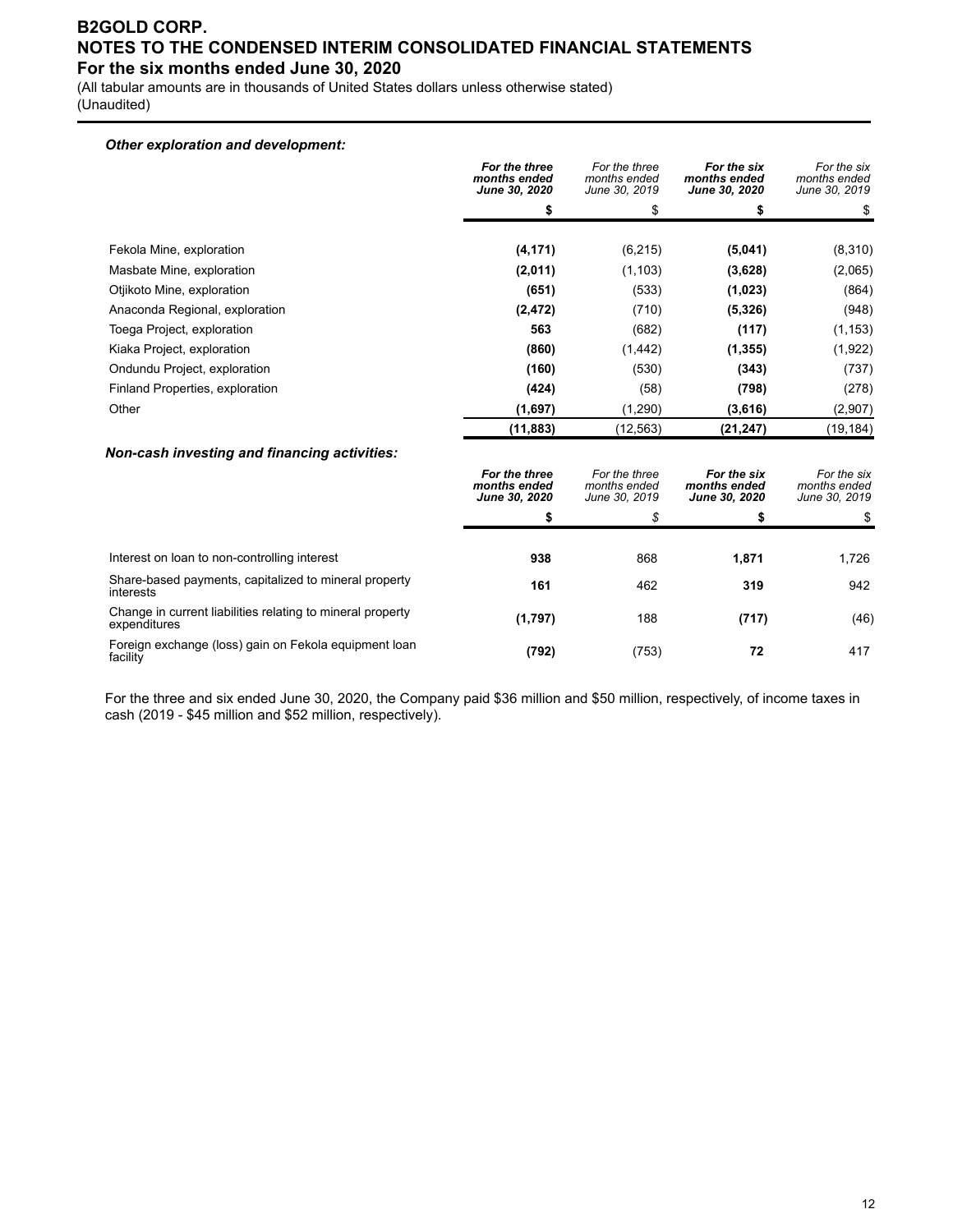(All tabular amounts are in thousands of United States dollars unless otherwise stated) (Unaudited)

### *15 Segmented Information*

The Company's reportable operating segments for 2020 include its mining operations, namely the Fekola, Masbate and Otjikoto mines. The "Other Mineral Properties" segment consists of the Company's interests in mineral properties which are at various stages of exploration and development, including the Company's interests in the Gramalote Project and Calibre. The "Corporate and Other" segment includes corporate operations.

For 2019, prior to the sale to Calibre, the Company's interest in El Limon and La Libertad mines were accounted for as discontinued operations.

The Company's segments are summarized in the following tables:

|                          | For the three months ended June 30, 2020 |                        |                         |                                       |                      |              |  |  |  |
|--------------------------|------------------------------------------|------------------------|-------------------------|---------------------------------------|----------------------|--------------|--|--|--|
|                          | Fekola<br><b>Mine</b>                    | <b>Masbate</b><br>Mine | Otiikoto<br><b>Mine</b> | Other<br>Mineral<br><b>Properties</b> | Corporate<br>& Other | <b>Total</b> |  |  |  |
|                          | \$                                       | \$                     | \$                      | \$                                    | \$                   | \$           |  |  |  |
|                          |                                          |                        |                         |                                       |                      |              |  |  |  |
| External gold revenue    | 285,780                                  | 75,580                 | 80,579                  |                                       |                      | 441,939      |  |  |  |
| <b>Production costs</b>  | 45,220                                   | 32,201                 | 19,566                  |                                       |                      | 96,987       |  |  |  |
| Depreciation & depletion | 41.474                                   | 12.619                 | 21,489                  |                                       | 207                  | 75,789       |  |  |  |
| Net income (loss)        | 115,144                                  | 19.458                 | 19,332                  | (3, 458)                              | (12, 515)            | 137,961      |  |  |  |
| Capital expenditures     | 56.511                                   | 6.540                  | 11.571                  | 6.020                                 | 21                   | 80.663       |  |  |  |
| <b>Total assets</b>      | 1,431,586                                | 668.845                | 436.545                 | 321,819                               | 387.508              | 3.246.303    |  |  |  |

#### *For the three months ended June 30, 2019*

|                           | Fekola<br><b>Mine</b> | <b>Masbate</b><br><b>Mine</b> | Otjikoto<br>Mine | Limon<br><b>Mine</b> | Libertad<br>Mine | Other<br><b>Mineral</b><br><b>Properties</b> | Corporate<br>& Other | Discont.<br><b>Operations</b> | <b>Total</b> |
|---------------------------|-----------------------|-------------------------------|------------------|----------------------|------------------|----------------------------------------------|----------------------|-------------------------------|--------------|
|                           | \$                    | \$                            | \$               | \$                   | \$               | \$                                           | \$                   | \$                            | \$           |
|                           |                       |                               |                  |                      |                  |                                              |                      |                               |              |
| External gold revenue     | 140.289               | 81.469                        | 46.462           | 6,259                | 23.768           | --                                           | 12.000               | (43,034)                      | 267,213      |
| Intersegment gold revenue |                       |                               |                  | 6,549                | 6,458            | -                                            | (13,007)             |                               |              |
| Production costs          | 39.596                | 35.130                        | 20,587           | 9,531                | 23,477           |                                              |                      | (33,008)                      | 95,313       |
| Depreciation & depletion  | 27,760                | 14,102                        | 15,119           | 5,170                | 2,308            |                                              | 242                  | (7, 478)                      | 57,223       |
| Net income (loss)         | 38.877                | 21,381                        | 5,543            | (4, 145)             | 546              | (1, 182)                                     | (19,698)             |                               | 41,322       |
| Capital expenditures      | 19.044                | 8,623                         | 17,754           | 11,681               | 11.304           | 5,527                                        | 66                   |                               | 73,999       |
| Total assets              | 1.171.170             | 533.838                       | 438.377          | 97.918               | 67.980           | 239.156                                      | 47.672               |                               | 2.596.111    |

#### *For the six months ended June 30, 2020*

|                          | Fekola<br><b>Mine</b> | Otjikoto<br><b>Masbate</b><br><b>Mine</b><br><b>Mine</b> |         | Other<br><b>Mineral</b><br><b>Properties</b> | Corporate<br>& Other | <b>Total</b> |  |
|--------------------------|-----------------------|----------------------------------------------------------|---------|----------------------------------------------|----------------------|--------------|--|
|                          | \$                    | \$                                                       | \$      | \$                                           | ъ                    | \$           |  |
|                          |                       |                                                          |         |                                              |                      |              |  |
| External gold revenue    | 525.406               | 149.994                                                  | 146.837 |                                              |                      | 822,237      |  |
| <b>Production costs</b>  | 88.321                | 63.211                                                   | 37,011  |                                              |                      | 188,543      |  |
| Depreciation & depletion | 80,689                | 25,177                                                   | 40,328  |                                              | 461                  | 146,655      |  |
| Net income (loss)        | 200,553               | 38,674                                                   | 20.434  | 2.217                                        | (40,909)             | 220,969      |  |
| Capital expenditures     | 131.514               | 12.918                                                   | 23,675  | 25,203                                       | 61                   | 193,371      |  |
| <b>Total assets</b>      | 1,431,586             | 668,845                                                  | 436.545 | 321,819                                      | 387.508              | 3,246,303    |  |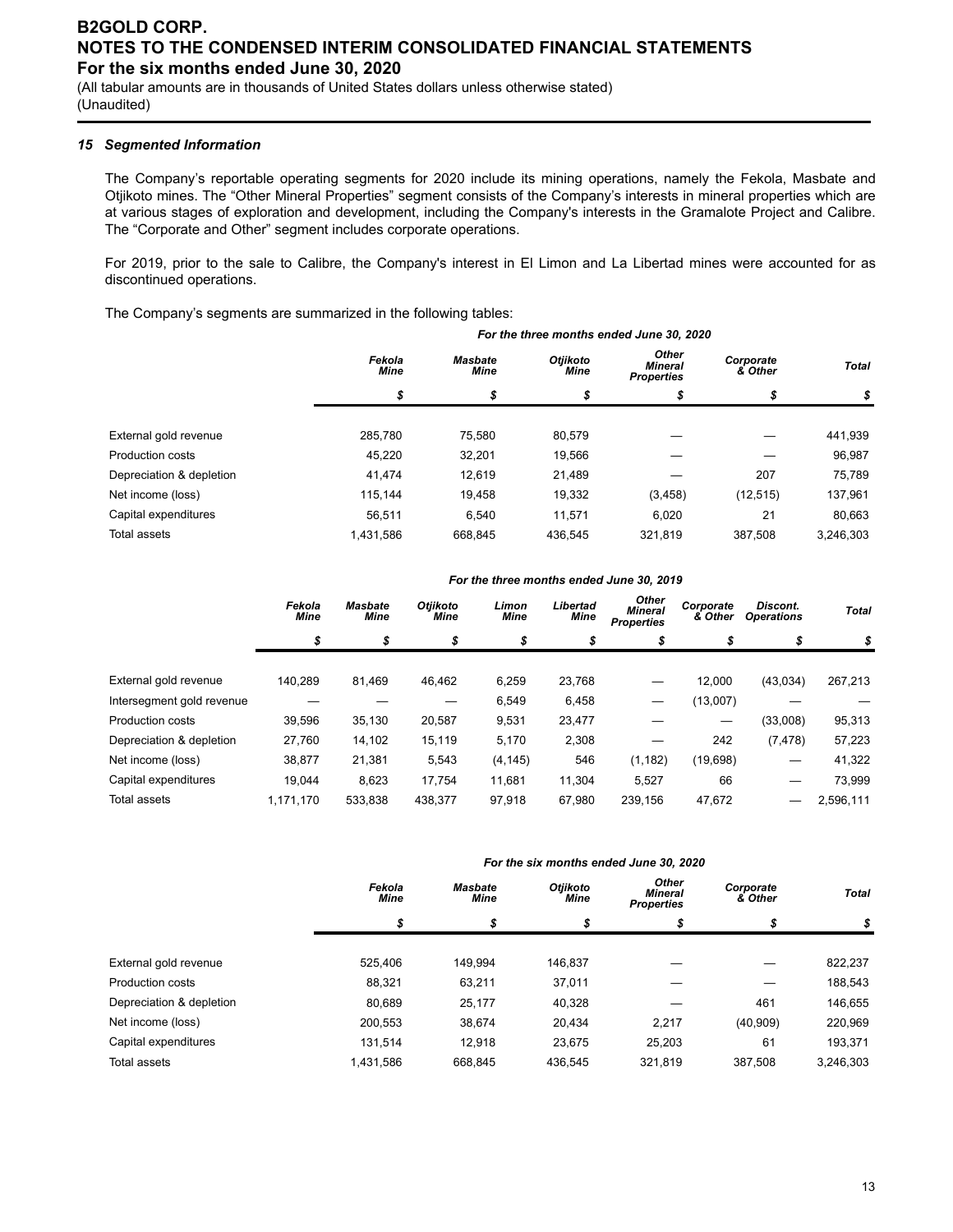(All tabular amounts are in thousands of United States dollars unless otherwise stated) (Unaudited)

| Fekola<br><b>Mine</b> | <b>Masbate</b><br>Mine | Otjikoto<br><b>Mine</b> | <b>Limon Mine</b> | Libertad<br>Mine | <b>Other</b><br><b>Mineral</b><br><b>Properties</b> | Corporate<br>& Other | Discont.<br><b>Operations</b> | <b>Total</b> |  |  |
|-----------------------|------------------------|-------------------------|-------------------|------------------|-----------------------------------------------------|----------------------|-------------------------------|--------------|--|--|
| \$                    | \$                     | \$                      | \$                | \$               | \$                                                  | \$                   | \$                            | \$           |  |  |
|                       |                        |                         |                   |                  |                                                     |                      |                               |              |  |  |
| 291,774               | 147,296                | 95.066                  | 11.249            | 36,526           | $\overline{\phantom{0}}$                            | 30,000               | (80, 716)                     | 531,195      |  |  |
|                       |                        |                         | 16,532            | 16,409           | $\overline{\phantom{0}}$                            | (32, 941)            |                               |              |  |  |
| 85,624                | 62,647                 | 39,879                  | 20,833            | 45,840           |                                                     | —                    | (66, 673)                     | 188,150      |  |  |
| 58,013                | 27,095                 | 32,504                  | 8,391             | 5,846            |                                                     | 479                  | (14, 237)                     | 118,091      |  |  |
| 71.477                | 37,122                 | 7.558                   | (6, 541)          | (5,733)          | (1,692)                                             | (34, 346)            |                               | 67.845       |  |  |
| 42.423                | 18.029                 | 25.367                  | 19,575            | 16.801           | 10.084                                              | 217                  | --                            | 132,496      |  |  |
| 1,171,170             | 533,838                | 438.377                 | 97,918            | 67.980           | 239.156                                             | 47,672               | --                            | 2,596,111    |  |  |
|                       |                        |                         |                   |                  |                                                     |                      |                               |              |  |  |

*For the six months ended June 30, 2019*

The Company's mining interests are located in the following geographical locations:

|                     | June 30, 2020 | December 31, 2019 |
|---------------------|---------------|-------------------|
|                     | \$            | \$                |
| Mining interests    |               |                   |
| Mali                | 1,146,355     | 1,094,998         |
| Philippines         | 511,135       | 519,802           |
| Namibia             | 312,551       | 325,366           |
| Colombia            | 96,976        | 87,495            |
| <b>Burkina Faso</b> | 83,069        | 79,087            |
| Nicaragua           | 56,106        | 53,471            |
| Finland             | 7,495         | 6,697             |
| Canada              | 1,760         | 2,160             |
| Other               | 11,053        | 8,391             |
|                     | 2,226,500     | 2,177,467         |

#### *16 Commitments*

As at June 30, 2020, the Company had the following commitments (in addition to those disclosed elsewhere in these financial statements):

- For payments at the Fekola Mine of \$10 million related to mobile equipment rebuilds, \$6 million for mobile equipment for the mine expansion, \$3 million related to the solar plant, \$3 million for the plant expansion and \$3 million related to other smaller projects, all of which are expected to be incurred in 2020.
- For payments of \$4 million for the Company's share of development costs at the Gramalote Project, all of which is expected to be incurred in 2020.
- For payments of \$1 million for development of the Wolfshag underground at the Otjikoto Mine, all of which is expected to be incurred in 2020.
- For payments of \$2 million for the purchase of mobile equipment, \$1 million for mobile rebuilds, \$1 million for process plant repairs and \$1 million for upgrades to the tailings storage facility at the Masbate Mine, all of which is expected to be incurred in 2020.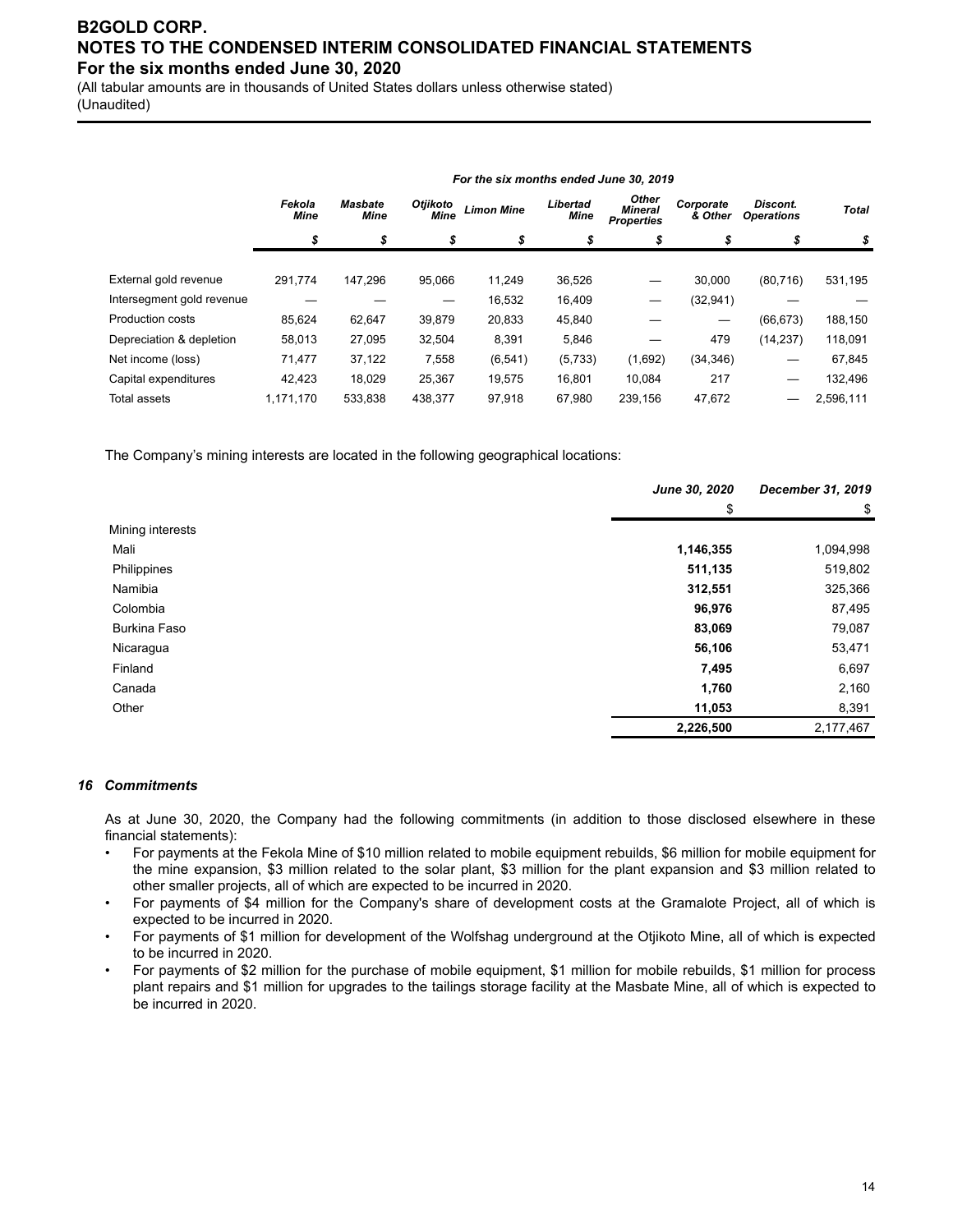# **B2GOLD CORP. MINING INTERESTS SCHEDULE (NOTE 17) For the six months ended June 30, 2020**

(All tabular amounts are in thousands of United States dollars) (Unaudited)

|                                                                       |                                    |                  |                                 | <b>Accumulated depreciation</b> | Net carrying value                 |                                    |                          |                           |                                    |                                    |                                    |
|-----------------------------------------------------------------------|------------------------------------|------------------|---------------------------------|---------------------------------|------------------------------------|------------------------------------|--------------------------|---------------------------|------------------------------------|------------------------------------|------------------------------------|
|                                                                       | <b>Balance at</b><br>Dec. 31, 2019 | <b>Additions</b> | Disposals /<br>write-offs       | <b>Reclass</b>                  | <b>Balance</b> at<br>Jun. 30, 2020 | <b>Balance</b> at<br>Dec. 31, 2019 | <b>Depreciation</b>      | Disposals /<br>write-offs | <b>Balance at</b><br>Jun. 30, 2020 | <b>Balance</b> at<br>Jun. 30, 2020 | <b>Balance at</b><br>Dec. 31, 2019 |
|                                                                       | \$                                 | \$               | \$                              | \$                              | \$                                 | \$                                 | \$                       | \$                        | \$                                 | \$                                 |                                    |
| Property, plant and equipment (depletable)                            |                                    |                  |                                 |                                 |                                    |                                    |                          |                           |                                    |                                    |                                    |
| Fekola                                                                | 1,322,865                          | 136,577          | (20)                            | $\hspace{0.1mm}-\hspace{0.1mm}$ | 1,459,422                          | (258, 580)                         | (89, 699)                | 19                        | (348, 260)                         | 1,111,162                          | 1,064,285                          |
| Masbate                                                               | 815,418                            | 18,306           | (130)                           |                                 | 833,594                            | (295, 616)                         | (26,960)                 | 117                       | (322, 459)                         | 511,135                            | 519,802                            |
| Otjikoto                                                              | 638,664                            | 27,095           | (19,007)                        |                                 | 646,752                            | (323, 152)                         | (40, 248)                | 18,904                    | (344, 496)                         | 302,256                            | 315,512                            |
|                                                                       | 2,776,947                          | 181,978          | (19, 157)                       | $\equiv$                        | 2,939,768                          | (877, 348)                         | (156, 907)               | 19,040                    | (1,015,215)                        | 1,924,553                          | 1,899,599                          |
| Exploration & evaluation properties (non-depletable)                  |                                    |                  |                                 |                                 |                                    |                                    |                          |                           |                                    |                                    |                                    |
| Gramalote                                                             |                                    | —                | -                               | 86,746                          | 86,746                             |                                    |                          |                           |                                    | 86,746                             |                                    |
| Kiaka                                                                 | 76,807                             | 2,119            |                                 | —                               | 78,926                             |                                    |                          |                           |                                    | 78,926                             | 76,807                             |
| Anaconda Regional                                                     | 27,139                             | 4,204            |                                 | $\overline{\phantom{0}}$        | 31,343                             |                                    |                          |                           | -                                  | 31,343                             | 27,139                             |
| Mocoa Royalty                                                         | 10,230                             | —                |                                 |                                 | 10,230                             |                                    |                          |                           |                                    | 10,230                             | 10,230                             |
| Ondundu                                                               | 9.778                              | 343              |                                 |                                 | 10,121                             |                                    |                          |                           | -                                  | 10,121                             | 9,778                              |
| Finland                                                               | 6,697                              | 798              |                                 | $\overline{\phantom{0}}$        | 7,495                              | —                                  |                          |                           | —                                  | 7,495                              | 6,697                              |
| Other                                                                 | 14,321                             | 4,899            | $\overline{\phantom{0}}$        |                                 | 19,220                             | —                                  |                          |                           | $\qquad \qquad \longleftarrow$     | 19,220                             | 14,321                             |
|                                                                       | 144,972                            | 12,363           | $\overline{\phantom{0}}$        | 86,746                          | 244,081                            | $\overline{\phantom{m}}$           | $\overline{\phantom{0}}$ | $\overline{\phantom{0}}$  | $\overbrace{\phantom{1232211}}$    | 244,081                            | 144,972                            |
| Corporate                                                             |                                    |                  |                                 |                                 |                                    |                                    |                          |                           |                                    |                                    |                                    |
| Office, furniture & equipment                                         | 4,971                              | 61               | $\qquad \qquad$                 |                                 | 5,032                              | (2,811)                            | (461)                    |                           | (3,272)                            | 1,760                              | 2,160                              |
|                                                                       | 2,926,890                          | 194,402          | (19, 157)                       | 86,746                          | 3,188,881                          | (880, 159)                         | (157, 368)               | 19,040                    | (1,018,487)                        | 2,170,394                          | 2,046,731                          |
| Investments in joint ventures (accounted for using the equity method) |                                    |                  |                                 |                                 |                                    |                                    |                          |                           |                                    |                                    |                                    |
| Gramalote                                                             | 77,265                             | 13,124           | $\hspace{0.1mm}-\hspace{0.1mm}$ | (90, 389)                       |                                    |                                    |                          |                           |                                    |                                    | 77,265                             |
| Calibre                                                               | 53,471                             | 2,635            | $\hspace{0.1mm}-\hspace{0.1mm}$ |                                 | 56,106                             |                                    | –                        | -                         | -                                  | 56,106                             | 53,471                             |
|                                                                       | 130,736                            | 15,759           | $\overline{\phantom{m}}$        | (90, 389)                       | 56,106                             |                                    | $\overline{\phantom{m}}$ |                           | $\qquad \qquad \longleftarrow$     | 56,106                             | 130,736                            |
|                                                                       | 3,057,626                          | 210,161          | (19, 157)                       | (3,643)                         | 3,244,987                          | (880, 159)                         | (157, 368)               | 19,040                    | (1,018,487)                        | 2,226,500                          | 2,177,467                          |